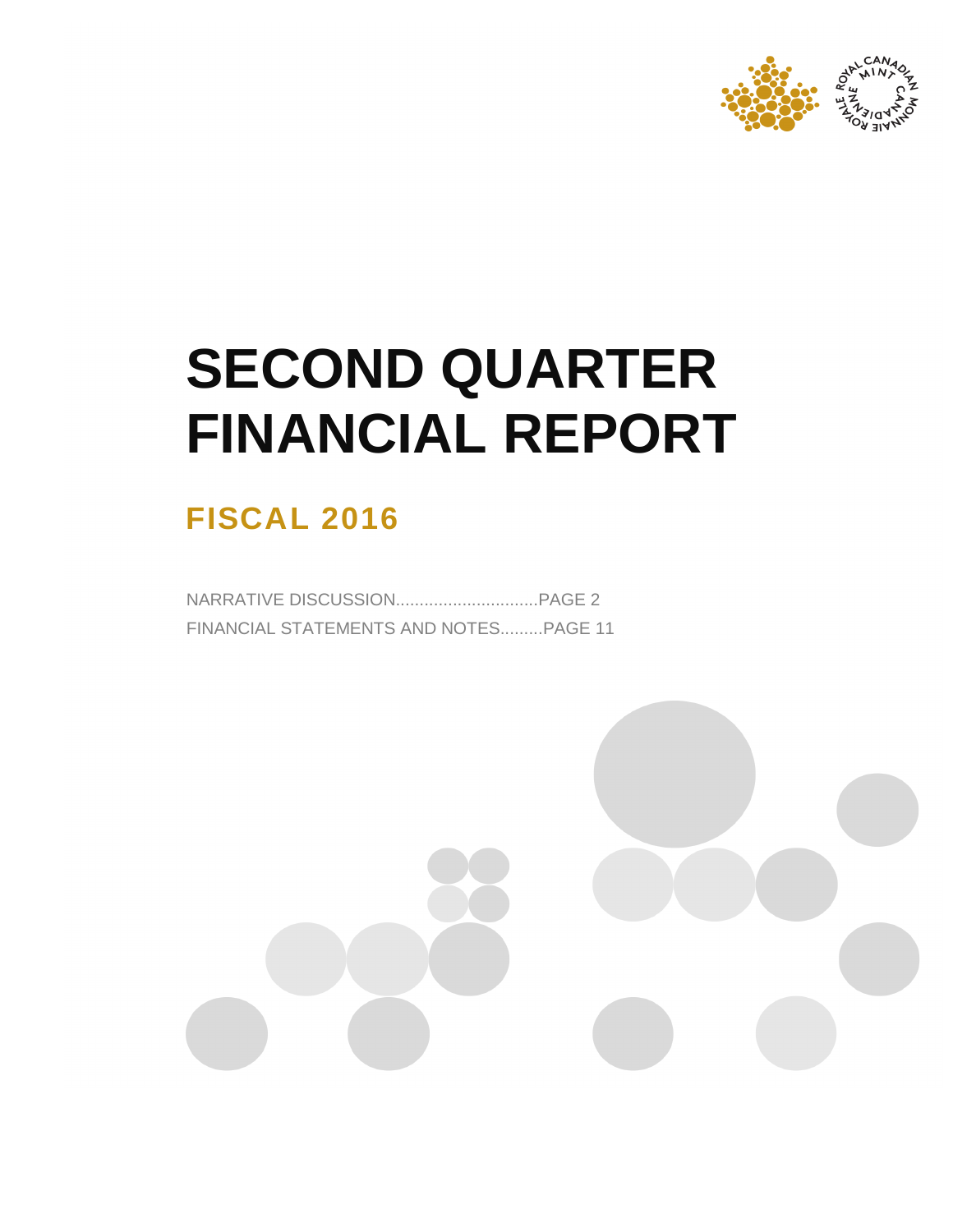26 weeks ended July 2, 2016 (Unaudited)

# **NARRATIVE DISCUSSION**

#### BASIS OF PRESENTATION

The Royal Canadian Mint (the "Mint") has prepared this report as required by section 131.1 of the Financial Administration Act<sup>1</sup> using the standard issued by the Treasury Board of Canada Secretariat. This narrative should be read in conjunction with the unaudited condensed consolidated financial statements.

The Mint has prepared these unaudited condensed consolidated financial statements for the 13 and 26 weeks ended July 2, 2016, and June 27, 2015, in compliance with International Financial Reporting Standards (IFRS).

This report contains forward-looking statements about the Mint's strategy and expected financial and operational results. Forward-looking statements are based on the assumptions that there are no changes to the Mint's current mandate. Key risks and uncertainties are described in Outlook and Risk Update section of this report. However, some risks and uncertainties are by definition difficult to predict and beyond our control. They include, but are not limited to, economic, competition, financial, foreign exchange, precious metal and base metal, technology and regulatory conditions. These factors may cause actual results to differ substantially from the expectations stated or implied in forward-looking statements.

#### **HIGHLIGHTS**

- Consolidated profit after taxes declined to \$9.0 million from \$12.6 million compared to the same quarter of 2015 mainly due to soft Numismatics performance;
- Bullion revenues remained strong in the second quarter;
- Numismatics sales continued to be soft during the quarter mainly due to lower sales of the face value products;
- The Mint is on track to achieve the financial goals established in the 2016-2020 Corporate Plan.

#### **PERFORMANCE**

 $\overline{a}$ 

To achieve its objectives, the Mint strives to continually improve profitability through prudent financial management and efficient operations. The Mint measures its performance by using metrics meaningful to customers, business partners and employees. The measures below allow the Mint to monitor its capacity to improve performance and create value.

 $<sup>1</sup>$  Financial Administration Act, R.S.C., 1985, c. F-11</sup>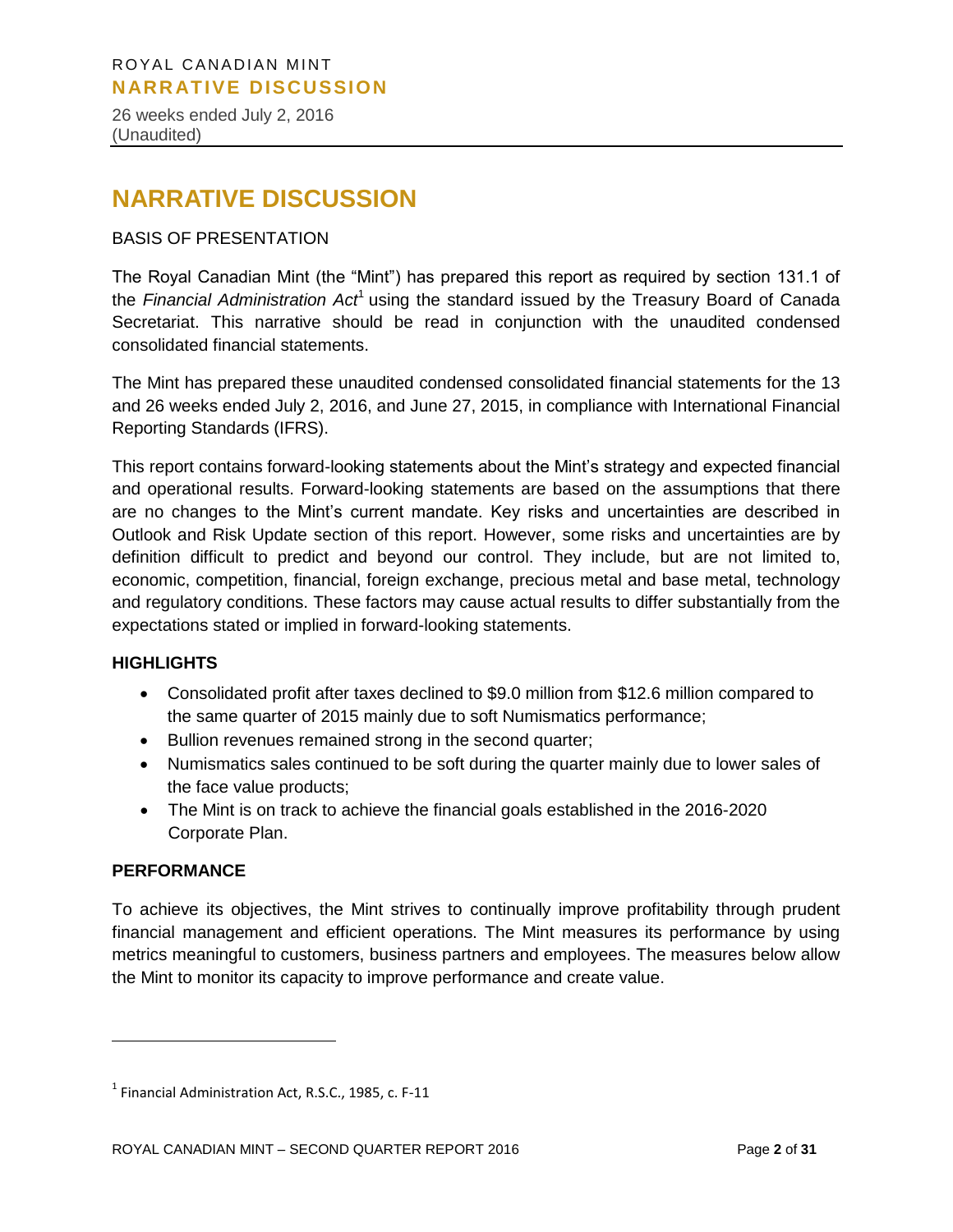26 weeks ended July 2, 2016 (Unaudited)

#### **Consolidated results and financial performance**

*(in CAD\$ millions for the periods ended July 2, 2016 and June 27, 2015)*

|                     |             | 13 weeks ended |           |          |             | 26 weeks ended |           |          |
|---------------------|-------------|----------------|-----------|----------|-------------|----------------|-----------|----------|
|                     | $2$ -Jul-16 | 27-Jun-15      | \$ Change | % Change | $2$ -Jul-16 | 27-Jun-15      | \$ Change | % Change |
| Revenue             | \$762.0     | \$572.4        | \$189.5   | 33       | \$1,542.9   | \$1,212.6      | \$330.3   | 27       |
| Profit before taxes | 12.1        | 17.0           | (4.9)     | (29)     | 25.3        | 32.7           | (7.4)     | (23)     |
| Profit after taxes  | 9.0         | 12.6           | (3.6)     | (29)     | 19.0        | 24.3           | (5.3)     | (22)     |

|                                |                |                | As at           |             |
|--------------------------------|----------------|----------------|-----------------|-------------|
|                                | $2$ -Jul-16    | 31-Dec-15      | \$ Change       | % Change    |
| Cash                           | \$85.9         | \$140.8        | \$ (54.9)       | (39)        |
| Inventories                    | 96.2           | 78.6           | 17.6            | 22          |
| Capital assets<br>Total assets | 183.0<br>395.6 | 188.0<br>438.8 | (5.0)<br>(43.2) | (3)<br>(10) |
| Working capital                | 123.1          | 129.9          | (6.8)           | (5)         |

*Note: The Mint's fiscal year ends on December 31.* 

#### **CONSOLIDATED OVERVIEW**

#### **2016 versus 2015 actual results**

Consolidated revenue for the 13 weeks ended July 2, 2016 increased 33% to \$762.0 million from \$572.4 million in the same period in 2015. Continued strength in Bullion revenue was partially offset by the decline in Numismatics revenue mainly due to lower revenues from face value products combined with temporary market softness. Operating expenses for the quarter increased 5% to \$37.3 million from \$35.6 million compared to the same quarter of the prior year. The variance is mainly due to a \$1.6 million distribution charge refund in the second quarter of 2015.

Consolidated profit before taxes declined 29% to \$12.1 million from \$17.0 million in the same period in 2015 mainly due to the decline of Numismatics profits resulting from the lower sales of face value products and higher provision for slow moving inventories.

Lower liquidity in the second quarter of 2016 compared to December 31, 2015 was mainly due to the decrease in cash related to a dividend payment of \$31.0 million to the Government of Canada.

Consolidated revenue for the 26 weeks to July 2, 2016 was \$1,542.9 million, a 27% increase from \$1,212.6 million in the same period in 2015. Consolidated profits before taxes for the year to date declined 23% to \$25.3 million from \$32.7 million compared to the same period in 2015.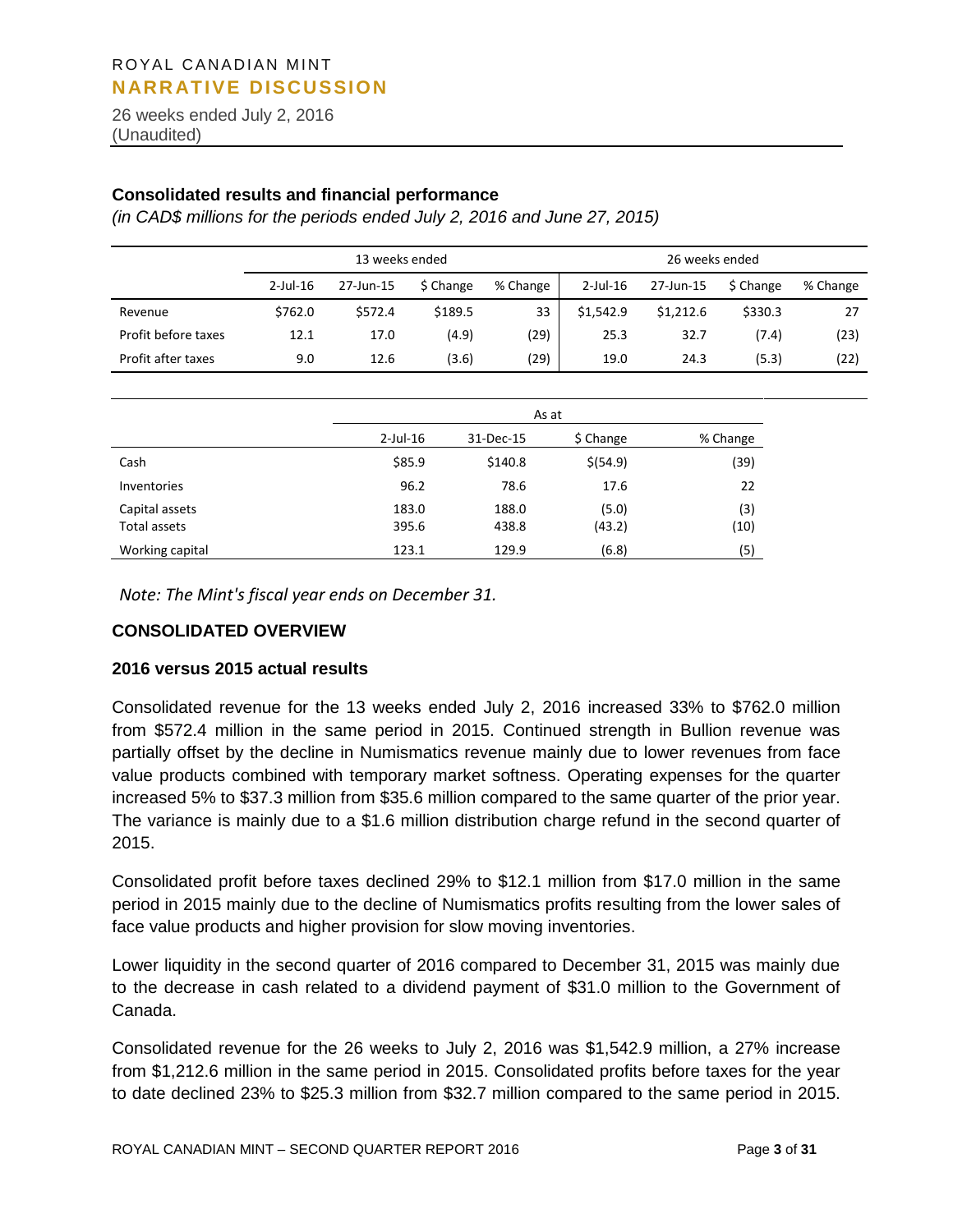26 weeks ended July 2, 2016 (Unaudited)

Profits after taxes declined 22% to \$19.0 million from \$24.3 million. The increase in revenue was mainly driven by the bullion demand. The decrease in profit was mainly due to the decline of Numismatics revenues resulting from the lower sales of face value products and higher provision for slow moving inventories.

#### **2016 Actual results versus 2016 budget**

The Mint experienced significantly higher than planned consolidated revenues, for the 13 weeks and 26 weeks ended July 2, 2016, due to the significant strength in Bullion revenue. The Mint is tracking to budgeted consolidated profit.

#### **CORPORATE DEVELOPMENTS**

On May 20, 2016 the Mint received an Order in Council approval of the 2016-2020 Corporate Plan.

#### **Revenue by Program and Business**

*(in CAD \$ millions for the periods ended July 2, 2016 and June 27, 2015)*

|                                       | 13 weeks ended |           |         |        |             | 26 weeks ended |         |        |
|---------------------------------------|----------------|-----------|---------|--------|-------------|----------------|---------|--------|
|                                       |                |           |         | %      |             |                |         | %      |
|                                       | $2$ -Jul-16    | 27-Jun-15 | Change  | Change | $2$ -Jul-16 | 27-Jun-15      | Change  | Change |
| <b>Canadian Circulation Program</b>   | \$25.6         | \$26.9    | \$(1.3) | (5)    | \$46.1      | \$48.0         | \$(1.9) | (4)    |
| Circulation Products and<br>Solutions | 15.3           | 13.4      | 1.9     | 14     | 21.6        | 27.8           | (6.2)   | (22)   |
| <b>Bullion Products and Services</b>  | 678.8          | 485.7     | 193.1   | 40     | 1,391.3     | 1,045.3        | 346.0   | 33     |
| <b>Numismatics</b>                    | 42.3           | 46.4      | (4.1)   | (9)    | 83.8        | 91.4           | (7.6)   | (8)    |

#### **Operating Highlights and Analysis of Results**

#### **Canadian Circulation Program**

The Mint's core mandate is the management of the Canadian circulation coinage system. It accomplishes this by continuously monitoring and forecasting supply and demand; collaborating with Canadian financial institutions, armoured car companies and other key stakeholders to manage the distribution of coins across the country; processing and recycling existing coins; and producing new coins when required. It is also responsible for safeguarding the integrity of Canada's coinage through ongoing research, development and implementation of increasingly sophisticated security features.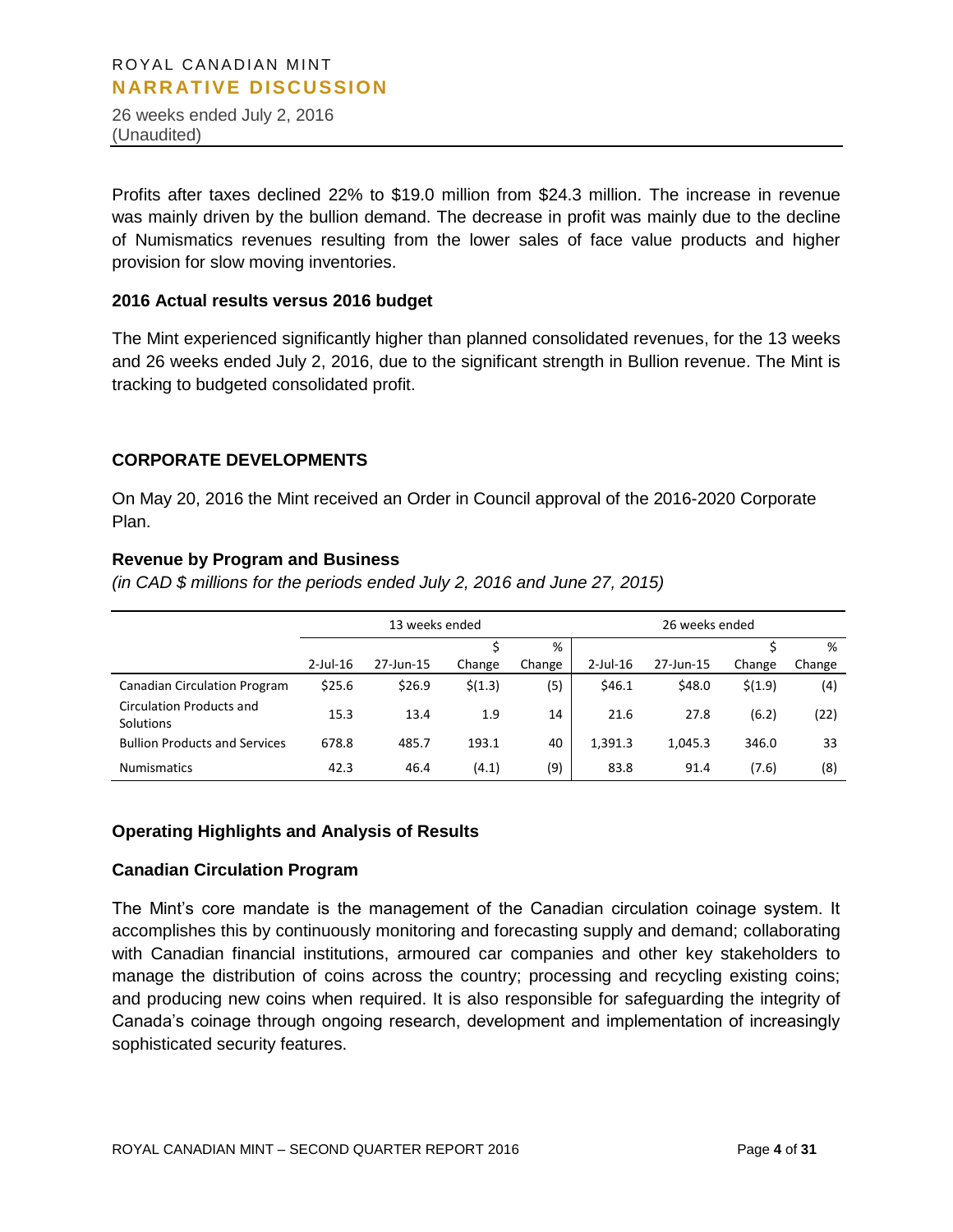26 weeks ended July 2, 2016 (Unaudited)

#### **Explanation of results**

During the 13 weeks ended July 2, 2016, net demand for Canadian circulation coins was slightly lower at 1,088.6 million coins compared to 1,135.2 million in the same period in 2015. The variance was due to higher demand in 2015 created by the Toronto Pan Am and Para Pan Am Games. Demand during the quarter was met through three main sources of supply:

- Inventories held by major financial institutions across Canada: During the quarter, these inventories declined to 759.8 million coins compared to 803.7 million during the same quarter in 2015. Fewer recycled coins are available, thus more surplus inventory has been consumed to meet demand.
- Recycled coins: The volume of coins recycled declined to 121.7 million pieces during the second quarter of 2016 compared to 139.0 million in the same quarter in 2015. One of the major financial institutions participating in the recycling program discontinued their recycling program in mid-May.
- New coins sold to major financial institutions: During the quarter, 122 million coins were sold to financial institutions compared to 91.2 million in the second quarter of 2015.

The efficient management of the coinage system which prevents the occurrence of any coin shortages is achieved within inventory limits, outlined in the 2016-2020 Corporate Plan. To replenish inventories held on behalf of the Department of Finance, the Mint produced 140.1 million coins in the quarter, compared to 126.9 million in the second quarter of 2015. During the 13 weeks ended April 2, 2016, the Mint released five million commemorative coins, including a one-dollar coin commemorating the 100<sup>th</sup> anniversary of women's right to vote in Canada. On July 1, 2016 the Mint issued a new Lucky Loonie one-dollar circulation coin for the Rio 2016 Summer Games. Several more commemorative circulation coin launches are planned for the remainder of the year.

During the 26 weeks ended July 2, 2016, net demand for Canadian circulation coins was relatively stable at 1,954.7 million coins compared to 2,007.8 million in the same period in 2015.

#### **Circulation Products and Solutions**

Circulation Products and Solutions (CP&S) produces and supplies finished coins, coin blanks and tokens to customers around the world, including central banks, mints, monetary authorities and finance ministries. These contracts leverage the infrastructure and expertise in our Winnipeg manufacturing facility. Domestically, CP&S is responsible for the ARP under which older-composition Canadian coins are removed from circulation and replaced by multi-ply plated steel (MPPS) coins, which are more durable and secure.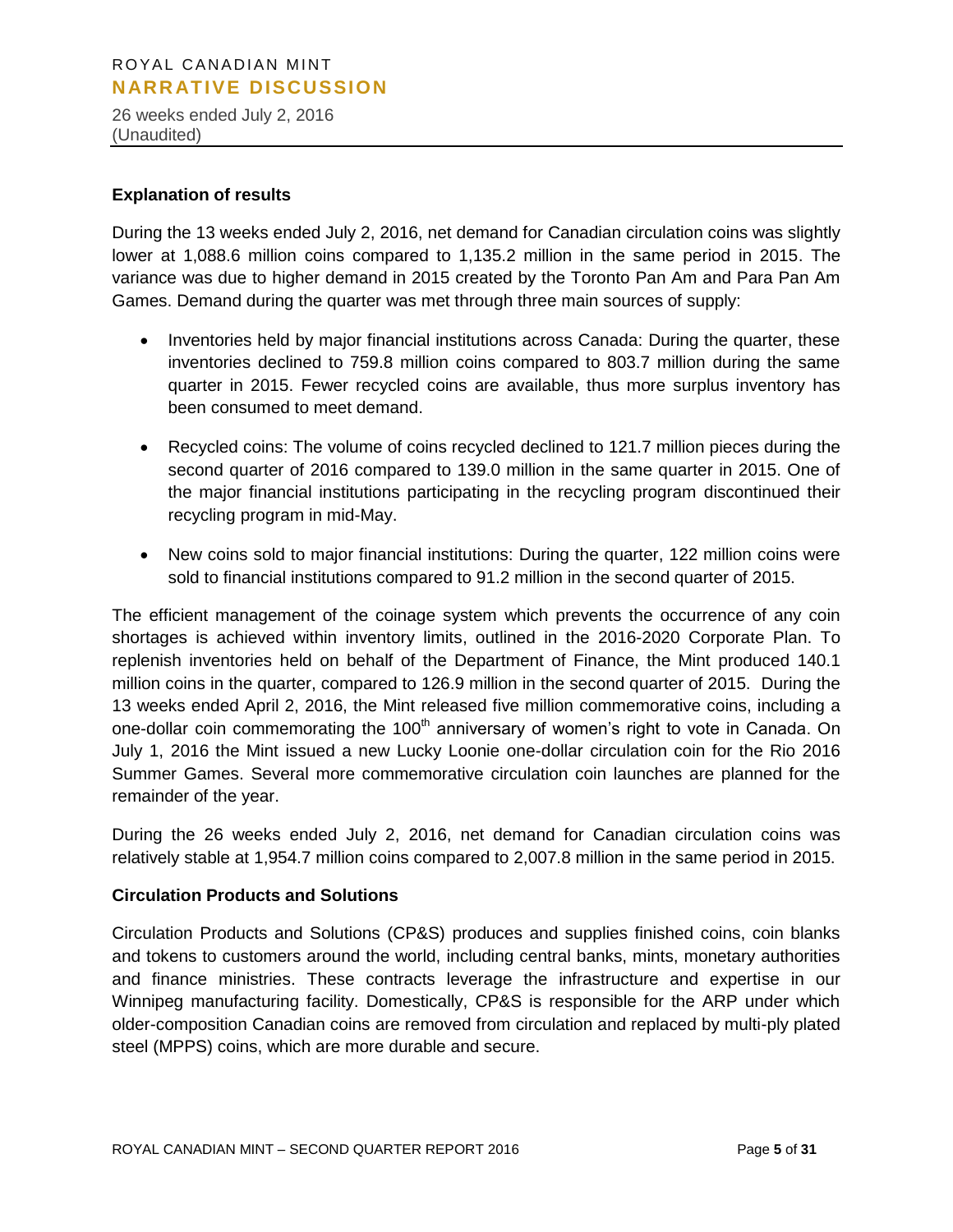26 weeks ended July 2, 2016 (Unaudited)

#### **Explanation of results**

Revenue in the CP&S business increased 14% to \$15.3 million during the 13 weeks ended July 2, 2016 compared to \$13.4 million in the same quarter in 2015. Revenue from foreign circulation sales increased 66% to \$12.6 million from \$7.6 million in the second quarter of 2015. Revenue from ARP declined 53% to \$2.7 million from \$5.7 million in the same period in 2015.

Foreign circulation revenue reflects the shipment of 338.7 million coins and blanks to five countries during the quarter compared to 226.2 million coins and blanks to seven countries during the same period in 2015. During the second quarter of 2016, the Mint secured five contracts to produce 191 million circulation coins and blanks for customers in the Caribbean, Africa and Asia.

ARP revenue reflects a 40% decline in recycling volumes and the impact of significantly lower nickel and copper prices compared to the same period last year.

In the 26 weeks ended July 2, 2016, the Mint produced and shipped 408.1 million coins and blanks to eight countries compared to 563.5 million coins and blanks to 12 countries in the same period in 2015. Revenue declined 9% to \$16.4 million in the year to date compared to \$18.0 million in the same period last year. The decline in revenue for the year to date is mainly due to the timing of shipments to a major Asia Pacific customer; the Mint expects to deliver these coins before the end of the fiscal year. During the 26-week period, the Mint secured five contracts to produce circulation coins and blanks for five countries compared to nine contracts with seven countries in the same period in 2015. Revenue from ARP during the first half of the year declined 45% to \$5.3 million from \$9.7 million in the same period in 2015.

#### **Bullion Products and Services**

The Bullion Products and Services business provides customers with market-leading precious metal investment coin and bar products supported by integrated precious metal refining and storage solutions. The Canadian Gold and Silver Reserves ETR products listed on the Toronto Stock Exchange allow retail and institutional investors to access precious metals stored at the Mint and reduce precious metal leasing costs.

#### **Explanation of results**

Bullion revenues for the 13 weeks ended July 2, 2016 increased 40% to \$678.8 million from \$485.7 million in the same period in 2015. Sales of gold coins, mostly Gold Maple Leaf (GML) coins, increased 53% to 251.4 thousand ounces from 163.8 thousand ounces in the same quarter in 2015. Sales of silver coins, mostly Silver Maple Leaf (SML) coins, increased 24% to 8.4 million ounces from 6.8 million ounces from the same quarter in 2015.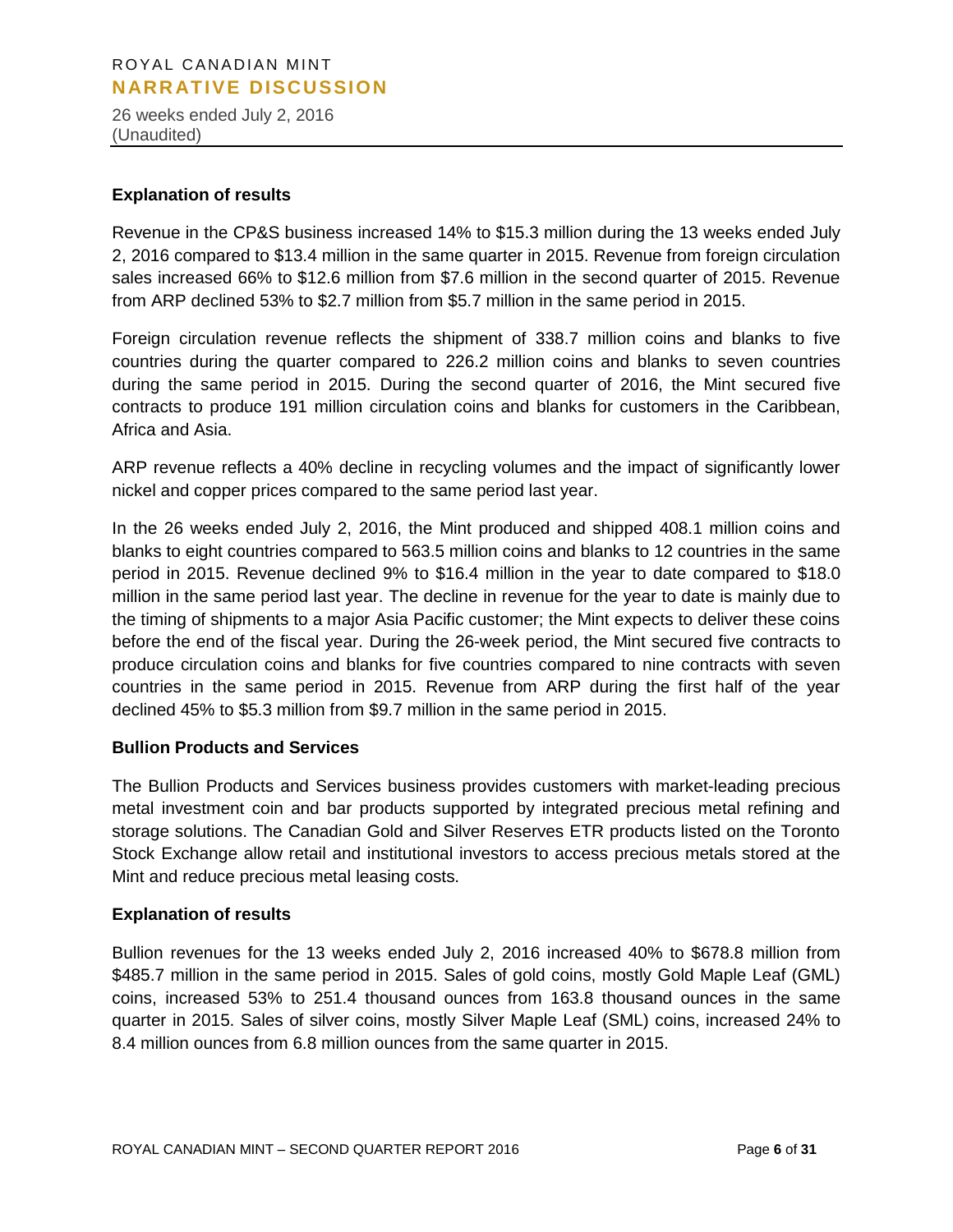26 weeks ended July 2, 2016 (Unaudited)

Sales were supported by the release in June of a world-first 1 oz. 99.99% pure silver bullion coin celebrating SUPERMAN™. A micro-engraved security mark consisting of a maple leaf containing the numeral "16" also makes this unique bullion coin a highly secure collectible.

During the 26 weeks ended July 2, 2016, Bullion Products and Services revenue rose 33% to \$1,391.3 million from \$1,045.3 million in the same period in 2015. Sales of gold coins increased 40% to 481.2 thousand ounces from 342.9 thousand ounces in 2015 while sales of silver coins increased 26% to 19.7 million ounces from 15.7 million ounces in the previous year.

#### **Numismatics**

The Numismatics business creates and sells collectible coins and medals to customers in Canada and around the world. Due to world-class designs, the Mint's global leadership in the art and science of minting is consistently recognized with prestigious international awards. Mint.ca continues to rank among the top destinations for online numismatic coin purchases.

#### **Explanation of results**

Numismatics revenue declined 9% to \$42.3 million during the 13 weeks ended July 2, 2016 compared to \$46.4 million in the second quarter of 2015. During the quarter, the Mint issued 56 new products and achieved 26 sell-outs compared to 66 new products issued and 19 sell-outs in the same period of 2015, supporting the Mint's focus on increasing performance of its product portfolio.

Demand for the Mint's gold and silver numismatic coins had a significant impact on the Mint's consolidated performance. During the second quarter of 2016, sales of numismatic gold products declined 28% to \$6.4 million compared to \$8.9 million in the same period in 2015. Sales of numismatic silver products declined 8% to \$32.5 million compared to \$35.4 million in 2015.

Numismatics revenue in the second quarter was significantly impacted by the lower sales of face value products partly impacted by management actions to mitigate risks associated with returned products. Management continues to monitor the performance of the face value program. For additional information on face value product returns, see Note 10 to the unaudited condensed consolidated financial statements.

Best-in-class craftsmanship, innovation and quality of the Mint's products are the foundation of the success of the Numismatics business. Among the innovations in the Mint's 2016 second quarter releases was a \$20 fine silver coin featuring a three-dimensional impression of a water drop; another \$20 fine silver coin combined diffused technology and vivid color to create the image of a rainbow emerging from a stormy landscape. The Mint also released three coins with innovative glass features, including a glow-in-the-dark coin with a bead of borosilicate glass and a silver swirl mimicking the pattern of a radio signal.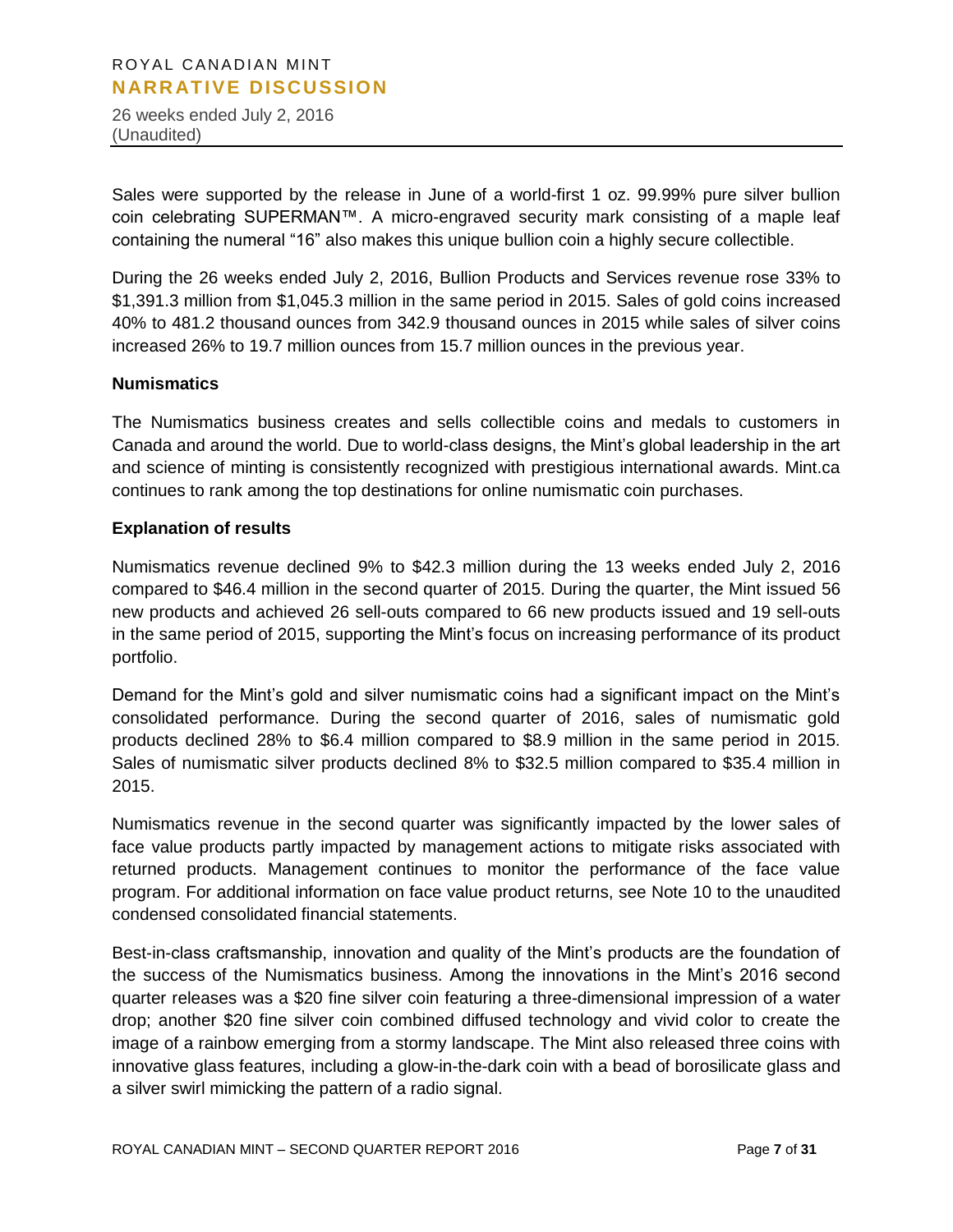26 weeks ended July 2, 2016 (Unaudited)

For the 26 weeks ended July 2, 2016, revenue for the business was \$83.8 million compared to \$91.4 million in the same period in 2015. The number of numismatic coins issued year to date was 113 in 2016 compared to 129 in 2015. The Mint achieved 40 sell-outs to date compared to 32 in the same period in 2015. Sales of numismatic gold products increased 20% to \$20.6 million compared to \$17.2 million in the same period in 2015. Sales of numismatic silver products declined 7% to \$63.5 million compared to \$68.3 million in 2015.

#### **LIQUIDITY AND CAPITAL RESOURCES**

The Mint's cash balance declined to \$85.9 million at July 2, 2016 from \$140.8 million at December 31, 2015. The decline was mainly due to a dividend payment of \$31.0 million to the Government of Canada and the purchase of precious metals to meet the anticipated growth in demand in the coming quarters. Inventories increased to \$96.2 million from \$78.6 million at December 31, 2015. The increase is due to the purchase of precious metals and an increase in foreign circulation inventory for pending shipments. Working capital declined to \$123.1 million from \$129.9 million at December 31, 2015 mainly due to the decline in cash.

Consolidated total assets declined by 10% to \$395.6 million at July 2, 2016 compared to \$438.8 million at December 31, 2015.

Capital expenditures during the quarter declined to \$2.5 million from \$3.7 million during the same period in 2015. The variance is mainly due to the capitalization of licensing and sponsorship rights related to Toronto Pan Am and Para Pan Am Games in the second quarter of 2015.

#### **RISKS TO PERFORMANCE**

The Mint's performance is influenced by many factors, including competitive pressures, economic conditions and volatility in financial and commodity markets. A significant portion of the Mint's revenues and costs is denominated in foreign currencies, mainly US dollars, which exposes the Mint to foreign exchange risk. The Mint mitigates this risk through a variety of risk management strategies, including natural currency and financial instrument hedges of a portion of its US dollar denominated net cash flows.

The Mint continues to monitor the risk associated with numismatic face value product returns. There has not been any material change to other risks to performance discussed in the Management's Discussion and Analysis in the 2015 Annual Report.

#### **OUTLOOK**

The operating and financial results achieved during the 26 weeks ended July 2, 2016 indicate that the Mint is on track to achieve the financial goals established in the 2016-2020 Corporate Plan.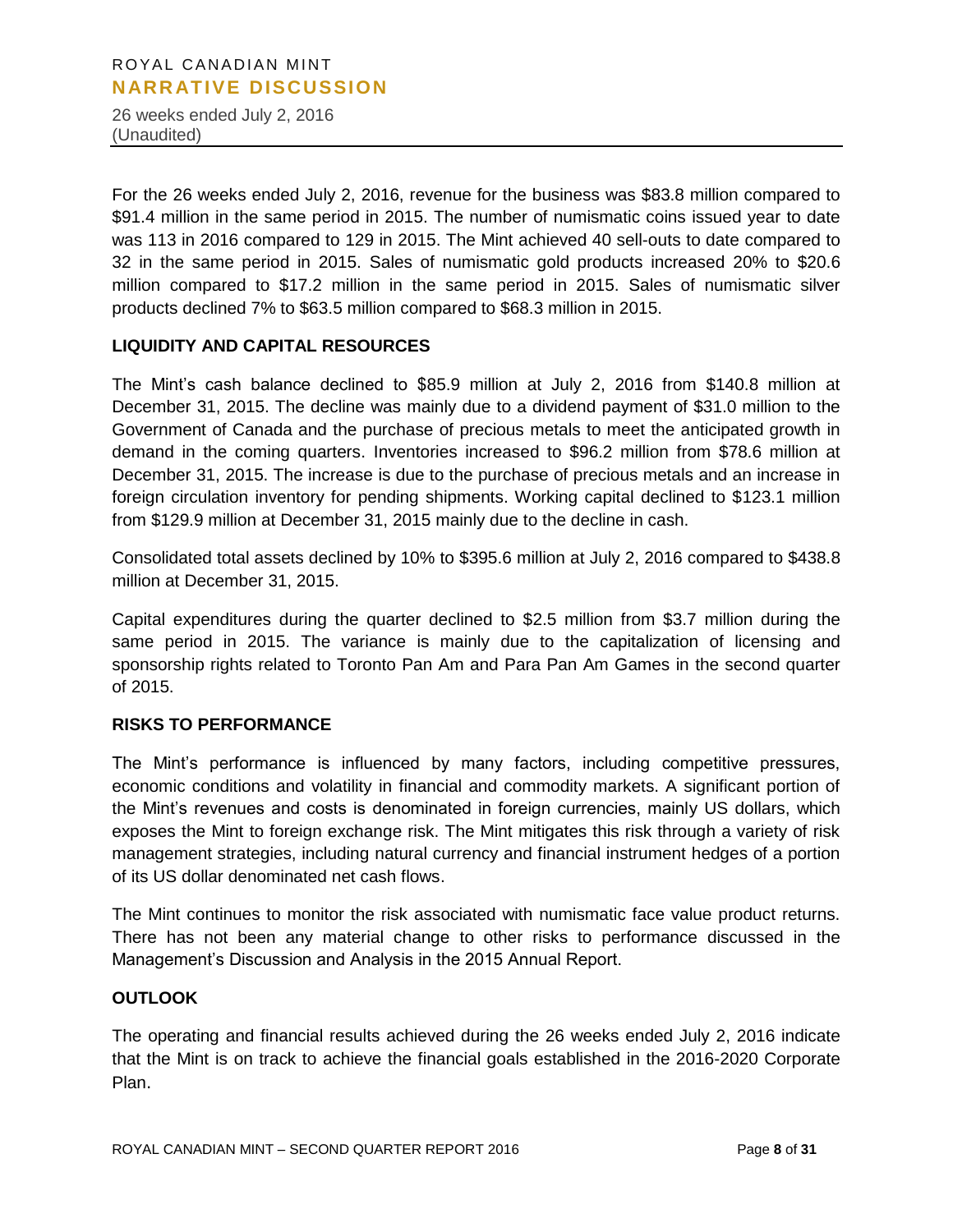26 weeks ended July 2, 2016 (Unaudited)

In the CP&S business, foreign circulation anticipates stronger demand for circulation coins over the next 12 months, with demand for coin blanks accelerating in the second half of 2017. The decline of the recycling volumes is being closely monitored to assess the impact on the supply of both Canadian circulation coins and ARP.

The result of the Brexit vote is expected to continue to cause uncertainty and increase volatility in the financial and precious metals markets. Both gold and silver metal prices jumped significantly after the vote, but have not yet translated into a material increase in bullion demand.

The Mint is reviewing the numismatic face value program and developing a plan to ensure the future growth of the Numismatics business.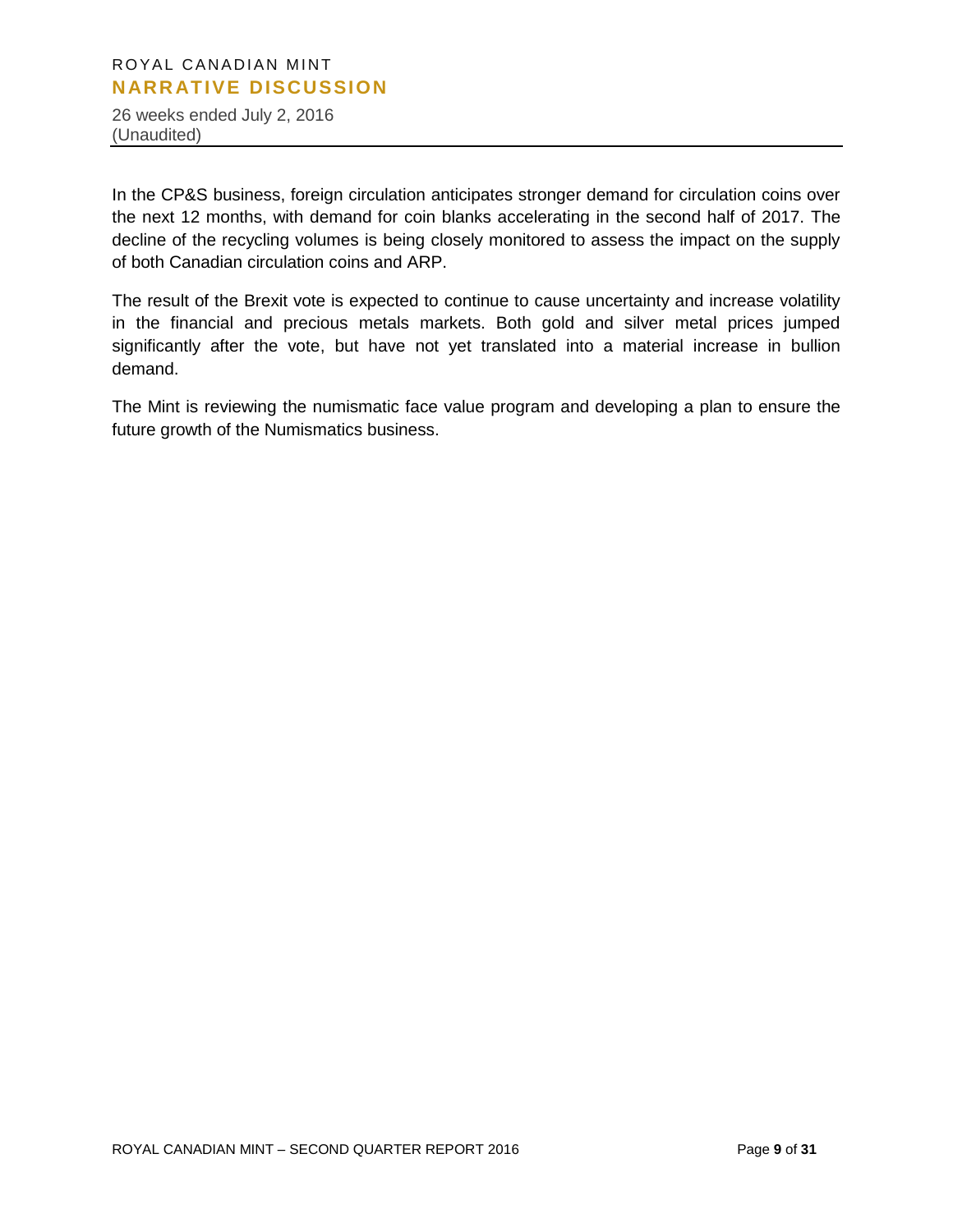26 weeks ended July 2, 2016 (Unaudited)

#### **Statement of Management Responsibility by Senior Officials**

Management is responsible for the preparation and fair presentation of these condensed consolidated quarterly financial statements in accordance with *IAS 34 Interim Financial Reporting* and requirements in the Treasury Board of Canada *Standard on Quarterly Financial Reports for Crown Corporations* and for such internal controls as management determines is necessary to enable the preparation of condensed consolidated quarterly financial statements that are free from material misstatement. Management is also responsible for ensuring all other information in this quarterly financial report is consistent, where appropriate, with the condensed consolidated quarterly financial statements.

To the best of our knowledge, these unaudited condensed consolidated quarterly financial statements present fairly, in all material respects, the financial position, results of operations and cash flows of the corporation, as at the date of and for the periods presented in the condensed consolidated quarterly financial statements.

Canclon

Sandra L. Hanington Jennifer Camelon, CPA, CA

*President and Chief Executive Officer Chief Financial Officer and* 

*Vice-President, Finance and Administration*

Ottawa, Canada

August 17, 2016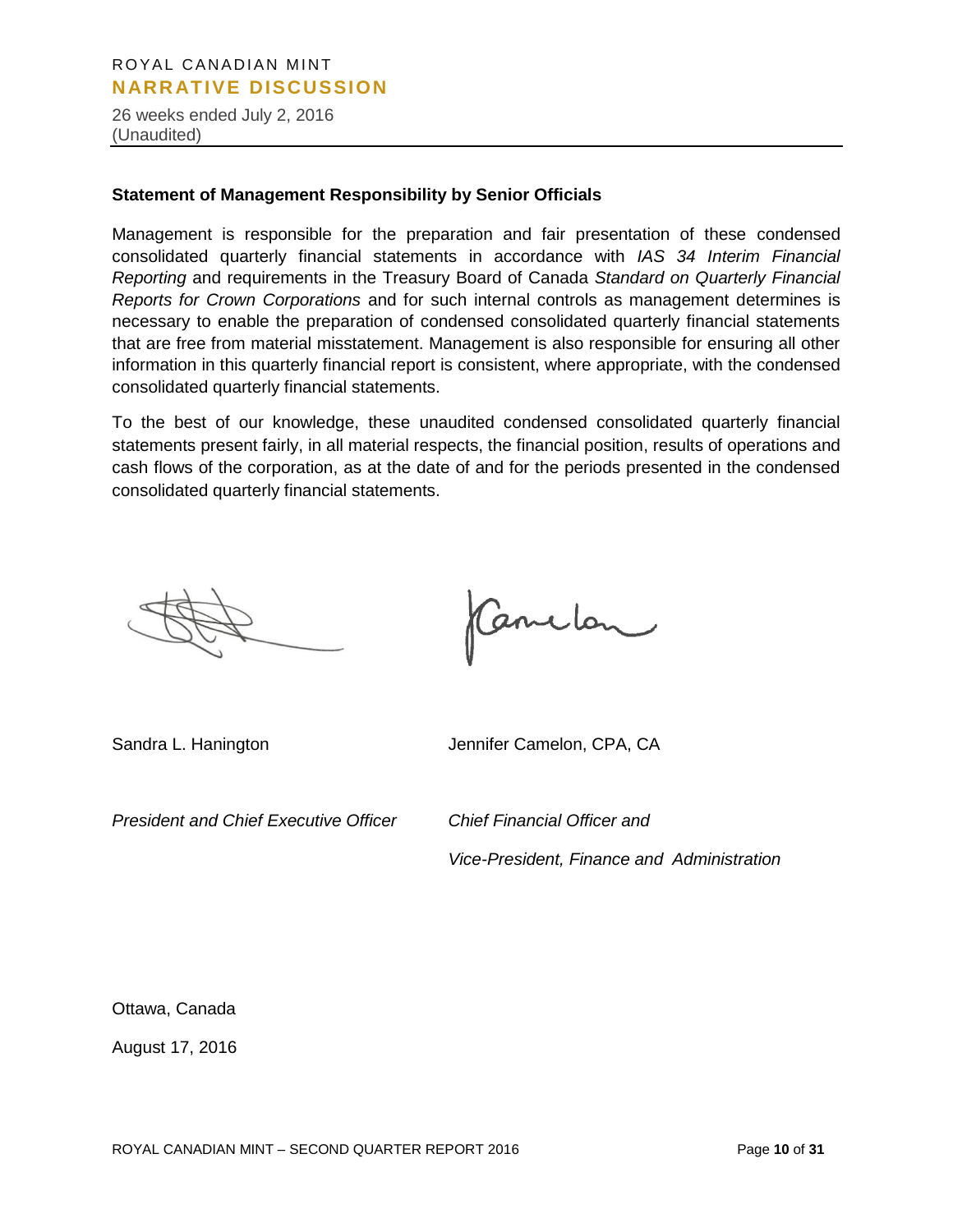# **ROYAL CANADIAN MINT CONDENSED CONSOLIDATED STATEMENT OF FINANCIAL POSITION Unaudited**

(CAD\$ thousands)

|                                                 |              | As at               |                   |
|-------------------------------------------------|--------------|---------------------|-------------------|
|                                                 | <b>Notes</b> | <b>July 2, 2016</b> | December 31, 2015 |
| <b>Assets</b>                                   |              |                     |                   |
| <b>Current Assets</b>                           |              |                     |                   |
| Cash                                            | 5            | \$<br>85,947        | \$<br>140,776     |
| Accounts receivable                             | 6            | 17,969              | 22,946            |
| Prepaid expenses                                |              | 3,643               | 4,821             |
| Income taxes receivable                         |              | 6,191               | 2,891             |
| Inventories                                     | 7            | 96,177              | 78,570            |
| Derivative financial assets                     | 8            | 2,468               | 756               |
| <b>Total current assets</b>                     |              | 212,395             | 250,760           |
| <b>Non-current assets</b>                       |              |                     |                   |
| Derivative financial assets                     | 8            | 232                 |                   |
| Property, plant and equipment                   | 9            | 169,053             | 172,597           |
| Investment property                             |              | 236                 | 236               |
| Intangible assets                               | 9            | 13,699              | 15,211            |
| Total non-current assets                        |              | 183,220             | 188,044           |
| <b>Total assets</b>                             |              | \$<br>395,615       | \$<br>438,804     |
| <b>Curent Liabilities</b>                       |              |                     |                   |
| Accounts payable and accrued liabilities        | 10           | \$<br>58,433        | \$<br>85,771      |
| Loans payable                                   |              | 7,522               | 7,526             |
| Deferred revenue                                |              | 15,804              | 8,656             |
| Income taxes payable                            |              |                     | 4,828             |
| Employee benefits                               | 11           | 2,881               | 2,697             |
| Derivative financial liabilities                | 8            | 4,617               | 11,414            |
| <b>Total current liabilities</b>                |              | 89,257              | 120,892           |
| <b>Non-current liabilities</b>                  |              |                     |                   |
| Derivative financial liabilities                | 8            | 612                 | 4,096             |
| Loans payable                                   |              | 26,985              | 26,987            |
| Deferred tax liabilities                        |              | 1,388               | 564               |
| <b>Employee benefits</b>                        |              | 10,439              | 10,439            |
| Total non-current liabilities                   |              | 39,424              | 42,086            |
| <b>Total liabilities</b>                        |              | 128,681             | 162,978           |
| Shareholder's equity                            |              |                     |                   |
| Share capital (authorised and issued 4,000 non- |              |                     |                   |
| transferable shares)                            |              | 40,000              | 40,000            |
| Retained earnings                               |              | 230,604             | 242,655           |
| Accumulated other comprehensive (loss)          |              | (3,670)             | (6, 829)          |
| Total shareholder's equity                      |              | 266,934             | 275,826           |
| Total liabilities and shareholder's equity      |              | \$395,615           | \$<br>438,804     |

Commitments, contingencies and guarantees (Note 17)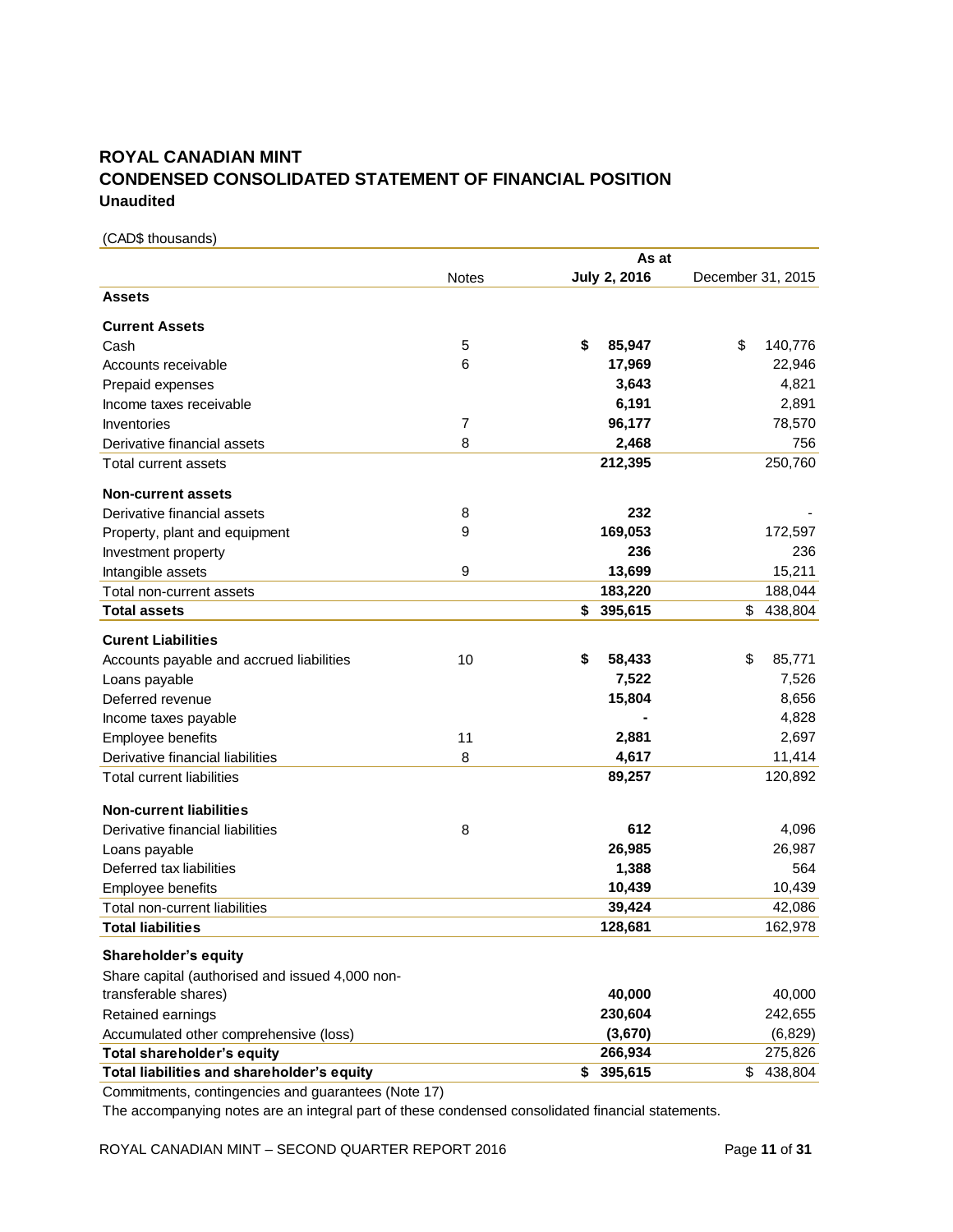# **ROYAL CANADIAN MINT CONDENSED CONSOLIDATED STATEMENT OF COMPREHENSIVE INCOME Unaudited**

(CAD\$ thousands)

|                                                                 |              | 13 weeks ended      |               | 26 weeks ended      |                 |
|-----------------------------------------------------------------|--------------|---------------------|---------------|---------------------|-----------------|
|                                                                 | <b>Notes</b> | <b>July 2, 2016</b> | June 27, 2015 | <b>July 2, 2016</b> | June 27, 2015   |
| Revenue                                                         | 12           | 761,978<br>S        | \$<br>572,432 | \$<br>1,542,900     | 1,212,561<br>\$ |
| Cost of sales                                                   | 13, 14       | 714,384             | 520,288       | 1,452,852           | 1,110,932       |
| <b>Gross profit</b>                                             |              | 47,594              | 52,144        | 90,048              | 101,629         |
| Operating expenses                                              |              |                     |               |                     |                 |
| Marketing and sales expenses                                    | 13, 14       | 22,409              | 21,736        | 39,797              | 40,548          |
| Administration expenses                                         | 13, 14       | 14,927              | 13,865        | 29,621              | 28,715          |
| <b>Operating expenses</b>                                       |              | 37,336              | 35,601        | 69,418              | 69,263          |
| Net foreign exchange gains                                      |              | 1,665               | 594           | 4,508               | 624             |
| Operating profit                                                |              | 11,923              | 17,137        | 25,138              | 32,990          |
| Finance income (costs), net<br>Finance (costs)                  |              | (75)                | (127)         | (93)                | (272)           |
| Other Income                                                    |              | 220                 |               | 220                 |                 |
| Profit before income tax                                        |              | 12,068              | 17,010        | 25,265              | 32,718          |
| Income tax expense                                              |              | 3,031               | 4,421         | 6,316               | 8,463           |
| Profit for the period                                           |              | 9,037               | 12,589        | 18,949              | 24,255          |
| Other comprehensive income (loss)                               |              |                     |               |                     |                 |
| Items that will be reclassified subsequently to profit or loss: |              |                     |               |                     |                 |
| Net unrealized gains (losses) on cash<br>flow hedges            |              | 313                 | 1,227         | 3,276               | (1, 412)        |
| Reclassification of net realized losses                         |              |                     |               |                     |                 |
| on cash flow hedges transferred from                            |              |                     |               |                     |                 |
| other comprehensive income                                      |              | (338)               | (655)         | (117)               | 885             |
| Other comprehensive income (loss), net of tax                   |              | (25)                | 572           | 3,159               | (527)           |
| <b>Total comprehensive income</b>                               |              | \$9,012             | \$<br>13,161  | \$22,108            | \$<br>23,728    |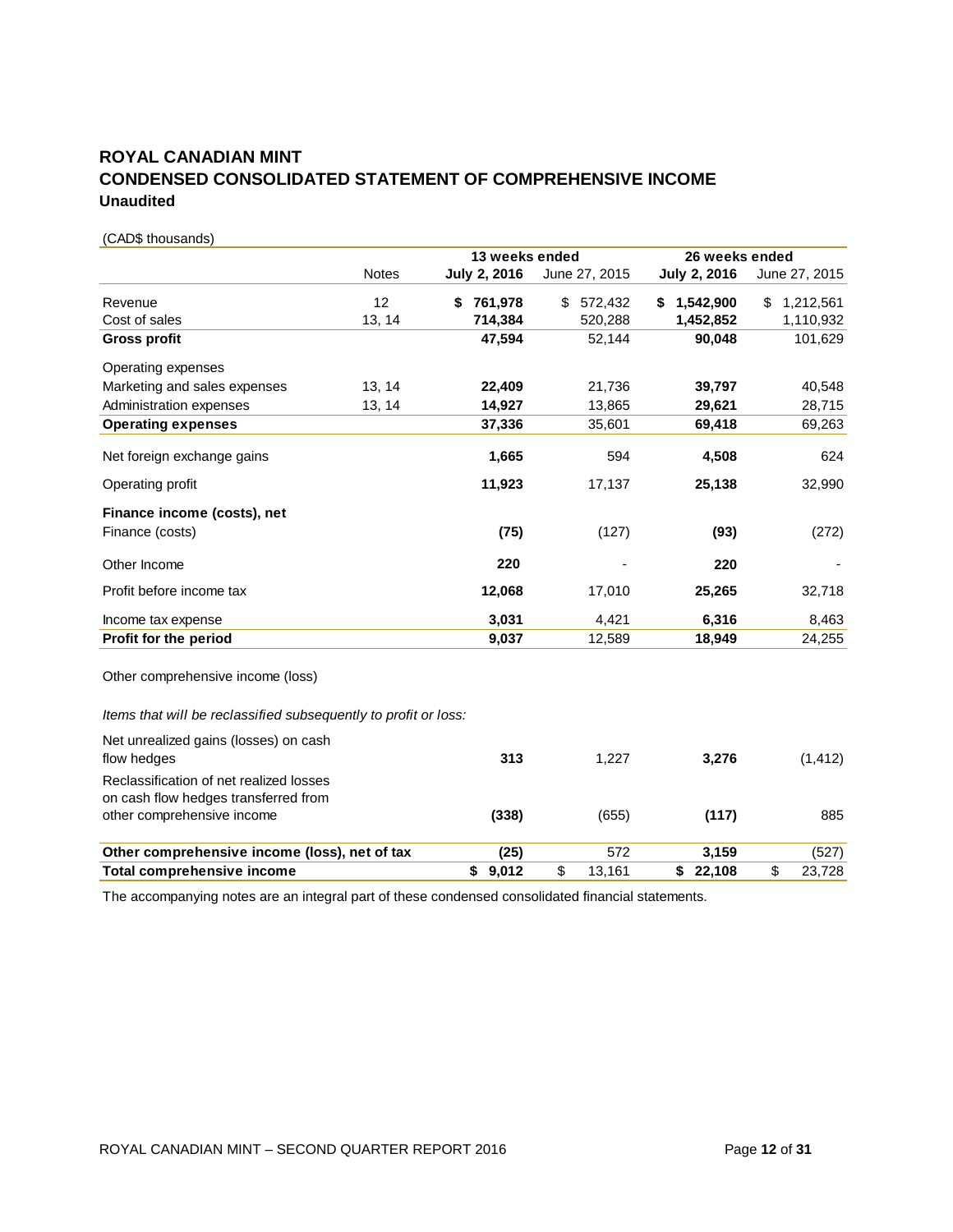# **ROYAL CANADIAN MINT CONDENSED CONSOLIDATED STATEMENT OF CHANGES IN EQUITY Unaudited**

#### 13 weeks ended July 2, 2016 (CAD\$ thousands)

|                                               |   | <b>Share</b>   |   |          | <b>Accumulated other</b><br>comprehensive (loss) (Net<br>Retained gains (losses) on cash flow |     |              |
|-----------------------------------------------|---|----------------|---|----------|-----------------------------------------------------------------------------------------------|-----|--------------|
|                                               |   | <b>Capital</b> |   | earnings | hedges)                                                                                       |     | <b>Total</b> |
| Balance as at April 2, 2016                   | S | 40.000         | S | 221.567  | \$ (3,645)                                                                                    | \$. | 257,922      |
| Profit (loss) for the period                  |   | ٠              |   | 9.037    | ٠                                                                                             |     | 9.037        |
| Other comprehensive income (loss), net of tax |   | ٠              |   |          | (25)                                                                                          |     | (25)         |
| Balance as at July 2, 2016                    |   | 40,000         |   | 230.604  | $(3,670)$ \$                                                                                  |     | 266,934      |

#### 13 weeks ended June 27, 2015 (CAD\$ thousands)

|                                               |                      | Retained     | Accumulated other<br>comprehensive (loss) (Net<br>gains(losses) on cash flow |    |          |
|-----------------------------------------------|----------------------|--------------|------------------------------------------------------------------------------|----|----------|
|                                               | <b>Share Capital</b> | earnings     | hedges)                                                                      |    | Total    |
| Balance as at March 28, 2015                  | 40,000<br>S          | 307,087<br>S | \$ (2,703)                                                                   | S. | 344,384  |
| Profit (loss) for the period                  |                      | 12.589       |                                                                              |    | 12.589   |
| Other comprehensive income (loss), net of tax |                      |              | 572                                                                          |    | 572      |
| Dividends paid                                |                      | (10,000)     |                                                                              |    | (10,000) |
| Balance as at June 27, 2015                   | 40.000               | 309.676      | (2, 131)                                                                     |    | 347,545  |

#### 26 weeks ended July 2, 2016 (CAD\$ thousands)

|                                               |                |   |          | <b>Accumulated other</b><br>comprehensive (loss) (Net |          |
|-----------------------------------------------|----------------|---|----------|-------------------------------------------------------|----------|
|                                               | <b>Share</b>   |   |          | Retained gains (losses) on cash flow                  |          |
|                                               | Capital        |   | earnings | hedges)                                               | Total    |
| Balance as at December 31, 2015               | 40,000         | S | 242.655  | (6,829)<br>\$.                                        | 275,826  |
| Profit (loss) for the period                  | $\blacksquare$ |   | 18.949   |                                                       | 18.949   |
| Other comprehensive income (loss), net of tax | $\blacksquare$ |   |          | 3.159                                                 | 3.159    |
| Dividends paid                                | $\blacksquare$ |   | (31,000) | ۰                                                     | (31,000) |
| Balance as at July 2, 2016                    | 40,000         |   | 230,604  | (3,670)                                               | 266,934  |

#### 26 weeks ended June 27, 2015 (CAD\$ thousands)

|                                               |   |                          |   |          | Accumulated other<br>comprehensive (loss) (Net |    |          |
|-----------------------------------------------|---|--------------------------|---|----------|------------------------------------------------|----|----------|
|                                               |   |                          |   | Retained | gains (losses) on cash flow                    |    |          |
|                                               |   | <b>Share Capital</b>     |   | earnings | hedges)                                        |    | Total    |
| Balance as at December 31, 2014               | S | 40,000                   | S | 295.421  | \$(1,604)                                      | S. | 333,817  |
| Profit (loss) for the period                  |   | $\overline{\phantom{0}}$ |   | 24.255   |                                                |    | 24,255   |
| Other comprehensive income (loss), net of tax |   | $\overline{\phantom{0}}$ |   |          | (527)                                          |    | (527)    |
| Dividends paid                                |   | $\overline{\phantom{0}}$ |   | (10,000) |                                                |    | (10,000) |
| Balance as at June 27, 2015                   |   | 40,000                   |   | 309,676  | \$ (2,131)                                     |    | 347,545  |
|                                               |   |                          |   |          |                                                |    |          |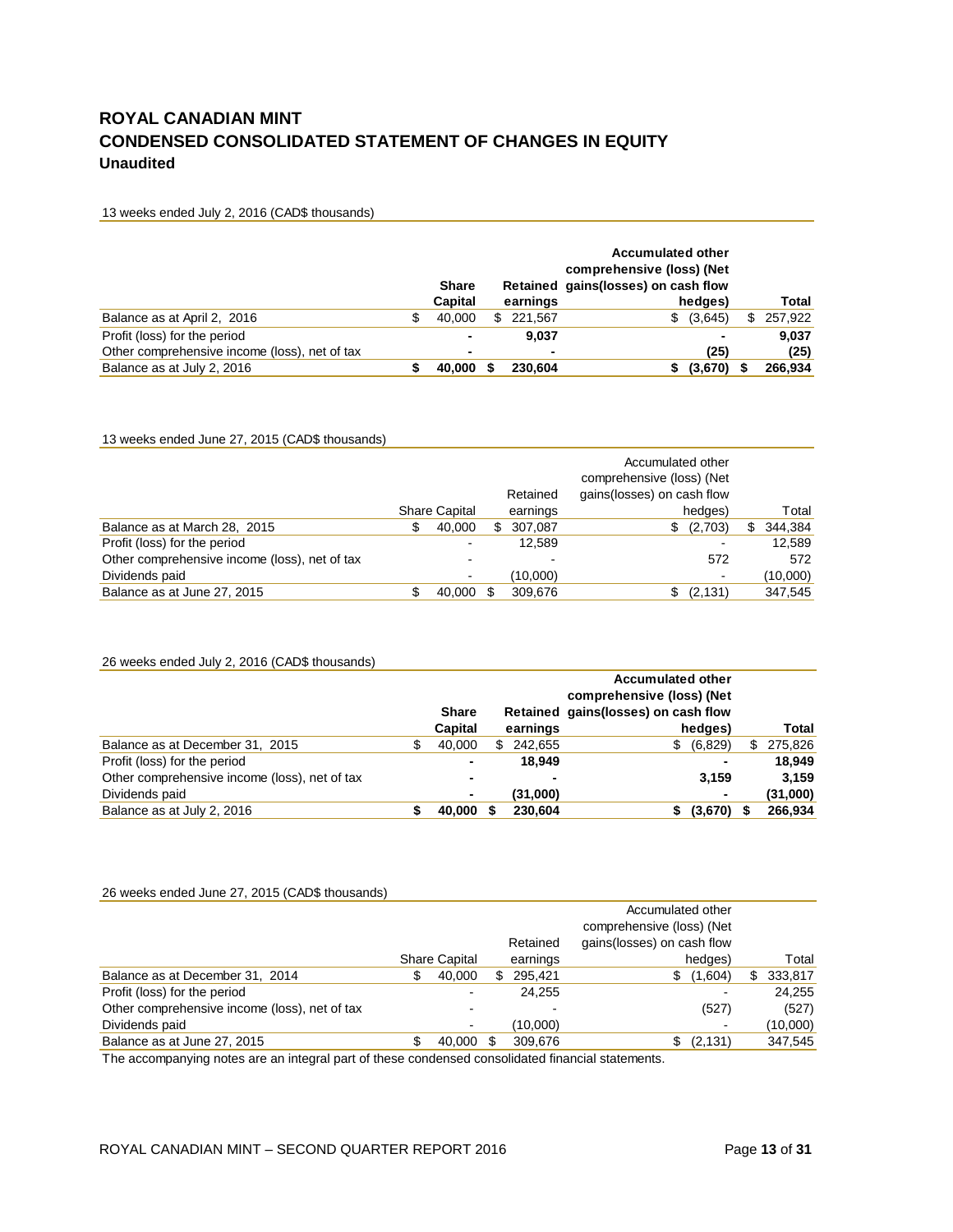# **ROYAL CANADIAN MINT CONDENSED CONSOLIDATED STATEMENT OF CASH FLOWS Unaudited**

(CAD\$ thousands) **July 2, 2016** June 27, 2015 **July 2, 2016** June 27, 2015 **Cash flows from operating activities** Receipts from customers **\$ 669,738** \$ 448,430 **\$ 1,252,701** \$ 943,106 Cash receipts on disposal of MintChip **220** - **220** - Payments to suppliers and employees **(689,512)** (458,376) **(1,294,388)** (943,148) Interest paid **(429)** (378) **(579)** (531) Cash receipts on derivative contracts **205,954** 129,310 **486,351** 241,199 Cash payments on derivative contracts **(181,466)** (100,506) **(448,120)** (195,925) Income taxes paid **(8,583)** (3,352) **(14,178)** (6,547) Net cash (used) generated by operating activities **(4,078)** 15,128 **(17,993)** 38,154 **Cash flows from investing activities** Interest received **84** 163 **555** 574 Cash receipts on derivative contracts to acquire property, plant and equipment and intangible assets  **1,877** - **2,906** - Cash payments on derivative contracts to acquire property, plant and equipment and intangible assets **(2,030)** - **(3,218)** - Payments to acquire property, plant and equipment and intangible assets **(2,369)** (3,797) **(5,607)** (11,546) Net cash used in investing activities **(2,438)** (3,634) **(5,364)** (10,972) **Cash flows from financing activities** Dividend paid **-** (10,000) **(31,000)** (10,000) Repayment of loans and other payables **(3)** - **(2)** 4 Net cash used in financing activities **(3)** (10,000) **(31,002)** (9,996) Net (decrease) increase in cash **(6,519)** 1,494 **(54,359)** 17,186 Cash at the beginning of the period **92,529** 120,466 **140,776** 104,153 Effects of exchange rate changes on cash held in foreign currencies **(63)** (180) **(470)** 441 **Cash at the end of the period \$ 85,947** \$ 121,780 **\$ 85,947** \$ 121,780 **13 weeks ended 26 weeks ended**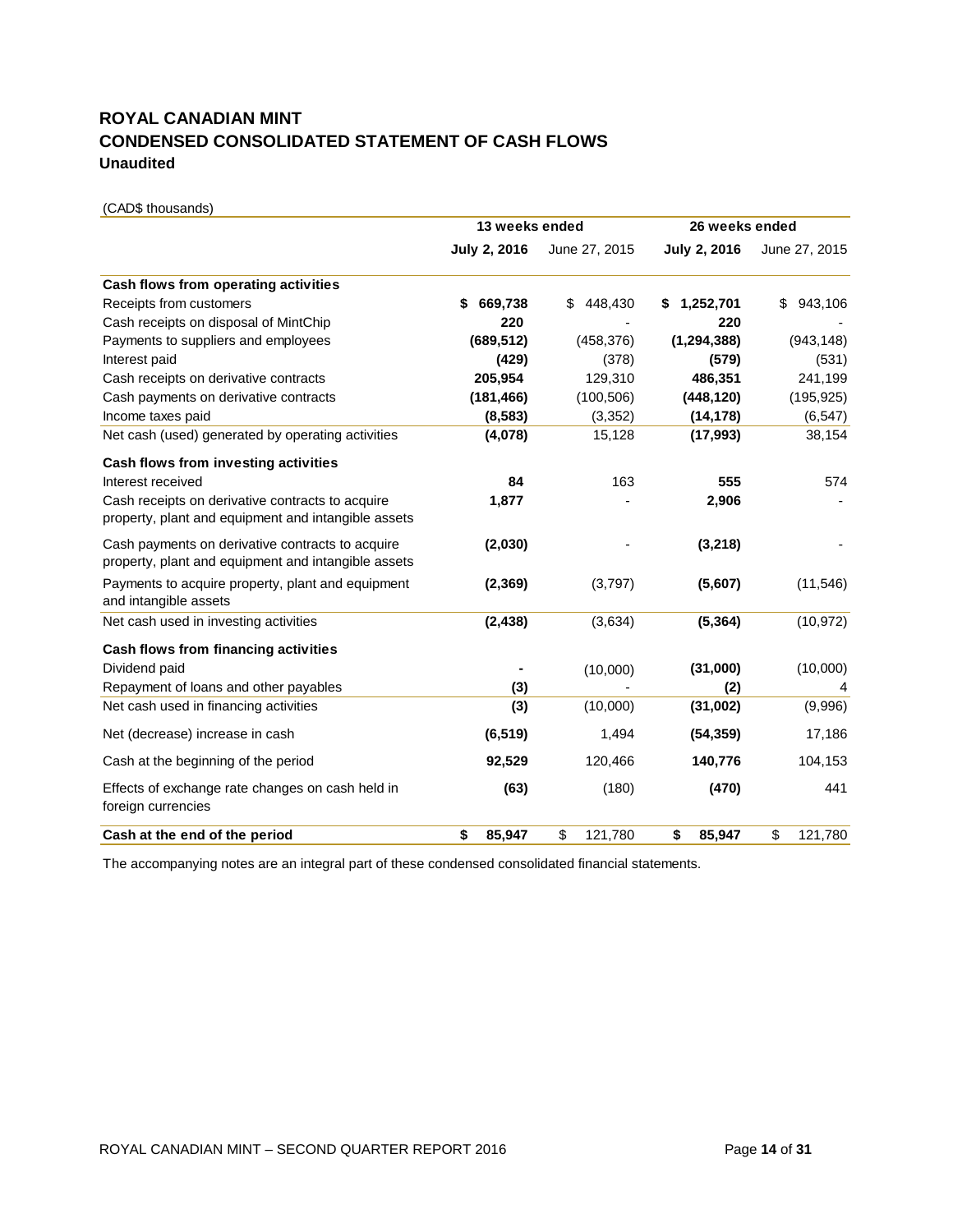# **1. NATURE AND DESCRIPTION OF THE CORPORATION**

The Royal Canadian Mint (the "Mint" or the "Corporation") was incorporated in 1969 by the *Royal Canadian Mint Act* to mint coins and carry out other related activities. The Mint is an agent corporation of Her Majesty named in Part II of Schedule III to the *Financial Administration Act*. It produces all of the circulation coins used in Canada and manages the support distribution system for the Government of Canada.

In December, 2014, the Royal *Canadian Mint Act* was amended to specify that although the object of the Mint is to operate in the expectation of profit, it shall no longer anticipate profit with respect to the provision of any goods or services to Her Majesty in right of Canada, including the minting of circulation coins.

In July 2015, the Corporation was issued a directive (P.C. 2015-1107) pursuant to section 89 of the *Financial Administration Act* to align its travel, hospitality, conference and event expenditure policies, guidelines and practices with Treasury Board policies, directives and related instruments on travel, hospitality, conference and event expenditures in a manner that is consistent with its legal obligations, and to report on the implementation of this directive in the Corporation's next corporate plan. The Corporation has fulfilled this directive and implemented a new integrated Corporate Travel, Hospitality, Conference and Event policy effective February 29, 2016.

The Mint is one of the world's foremost producers of circulation, collector and bullion investment coins for the domestic and international marketplace. It is also one of the largest gold refiners in the world. The addresses of its registered office and principal place of business are 320 Sussex Drive, Ottawa, Ontario, Canada, K1A 0G8 and 520 Lagimodière Blvd, Winnipeg, Manitoba, Canada, R2J 3E7.

In 2002, the Mint incorporated RCMH-MRCF Inc., a wholly-owned subsidiary. RCMH-MRCF Inc. has been operationally inactive since December 31, 2008.

The Corporation is a prescribed federal Crown corporation for tax purposes and is subject to federal income taxes under the *Income Tax Act*.

#### **2. BASIS OF PRESENTATION**

#### **2.1 Statement of Compliance**

These interim condensed consolidated financial statements have been prepared in accordance with *IAS 34 Interim Financial Reporting ("IAS 34")* of the *International Financial Reporting Standards ("IFRS")* and the *Standard on Quarterly Financial Reports for Crown Corporations* issued by the Treasury Board of Canada. As permitted under this standard, these interim condensed consolidated financial statements do not include all of the disclosure requirements for annual consolidated financial statements, and should be read in conjunction with the Corporation's audited consolidated financial statements for its fiscal year ended December 31, 2015.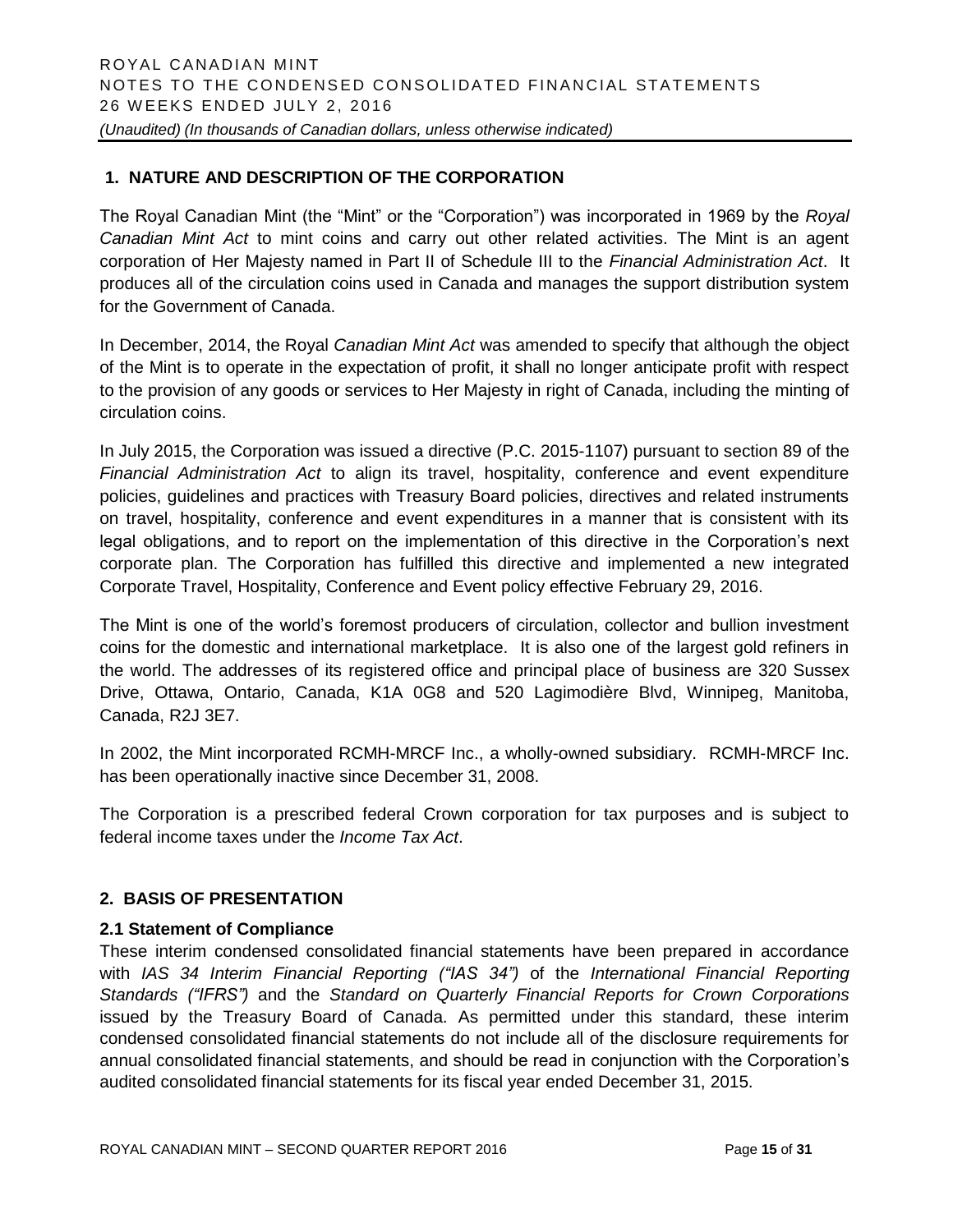These interim condensed consolidated financial statements have not been audited or reviewed by an external auditor.

These interim condensed consolidated financial statements have been approved for public release by the Board of Directors of the Corporation on August 17, 2016.

#### **2.2 Basis of presentation**

The interim condensed consolidated financial statements were prepared in accordance with IFRS.

Although the Corporation's year end of December 31 matches the calendar year end, the Corporation's quarter end dates do not necessarily coincide with calendar year quarters; instead, each of the Corporation's quarters contains 13 weeks.

#### **2.3 Consolidation**

The interim condensed consolidated financial statements incorporate the interim financial statements of the Corporation and its wholly-owned subsidiary. The subsidiary's accounting policies are in line with those used by the Corporation. All intercompany transactions, balances, income and expenses are eliminated in full on consolidation.

#### **2.4 Functional and presentation currency**

Unless otherwise stated, all figures reported in the interim condensed consolidated financial statements and disclosures are reflected in thousands of Canadian dollars (CAD\$), which is the functional currency of the Corporation.

#### **2.5 Significant accounting policies**

Significant accounting policies applied in these interim condensed consolidated financial statements are disclosed in note 2 of the Corporation's annual consolidated financial statements for the year ended December 31, 2015. The accounting policies have been applied consistently in the current and comparative periods.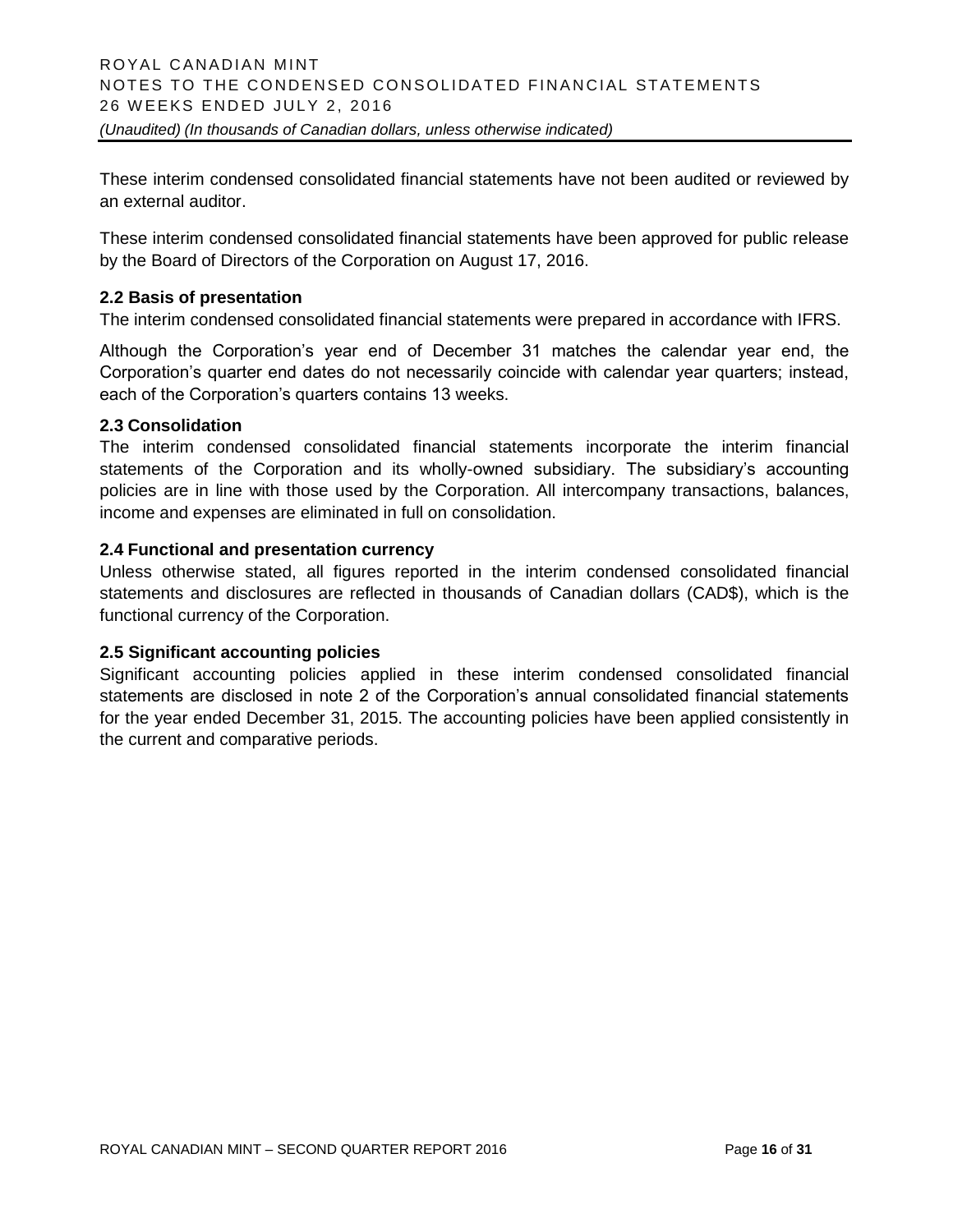#### **3. KEY SOURCES OF ESTIMATION UNCERTAINTY AND CRITICAL JUDGMENTS**

The preparation of these interim condensed consolidated financial statements requires management to make critical judgements, estimates and assumptions that affect the reported amounts of assets and liabilities, disclosure of contingent assets and liabilities and the reported amounts of revenue and expenses during the reporting period.

In making critical judgements, estimates and using assumptions, management relies on external information and observable conditions where possible, supplemented by internal analysis as required. The judgements, estimates and associated assumptions are based on historical experience and other factors that are considered to be relevant. Actual results may differ significantly from the estimates and assumptions. The estimates and underlying assumptions are reviewed on an ongoing basis.

As noted in the Corporation's audited consolidated financial statements for its fiscal year ended December 31, 2015, revenue is presented net of customer returns, rebates and other similar allowances. As a result, management is required to make judgments with respect to the expected return rate and the net realizable value of those returned items. Details of the provision for estimated sales returns and allowances are included in note 10.

# **4. APPLICATION OF NEW AND REVISED IFRS**

#### **4.1 New and revised IFRS affecting amounts reported and/or disclosed in the consolidated financial statements**

There were no new or revised IFRS issued by the International Accounting Standards Board (IASB) that became effective during the 26 weeks ended July 2, 2016 that affected amounts reported or disclosed in the interim condensed consolidated financial statements.

#### **4.2 New and revised IFRS pronouncements issued but not yet effective**

The following amendments have been assessed as having a possible impact on the Corporation's consolidated financial statements in the future. The Corporation is currently assessing these amendments and therefore the extent of the impact of the adoption of the amendments is unknown.

#### *IAS 12 Income Taxes*

An amendment was released in January 2016 to IAS12 regarding the recognition of deferred tax assets for unrealised losses. The amendment is effective for annual periods beginning on or after January 1, 2017.

#### *IAS 7 Statement of Cash Flows*

An amendment was released in January 2016 to IAS 7 Statement of Cash Flows which clarified that entities shall provide disclosures that enable users of financial statements to evaluate changes in liabilities arising from financing activities. The amendment is effective for annual periods beginning on or after January 1, 2017.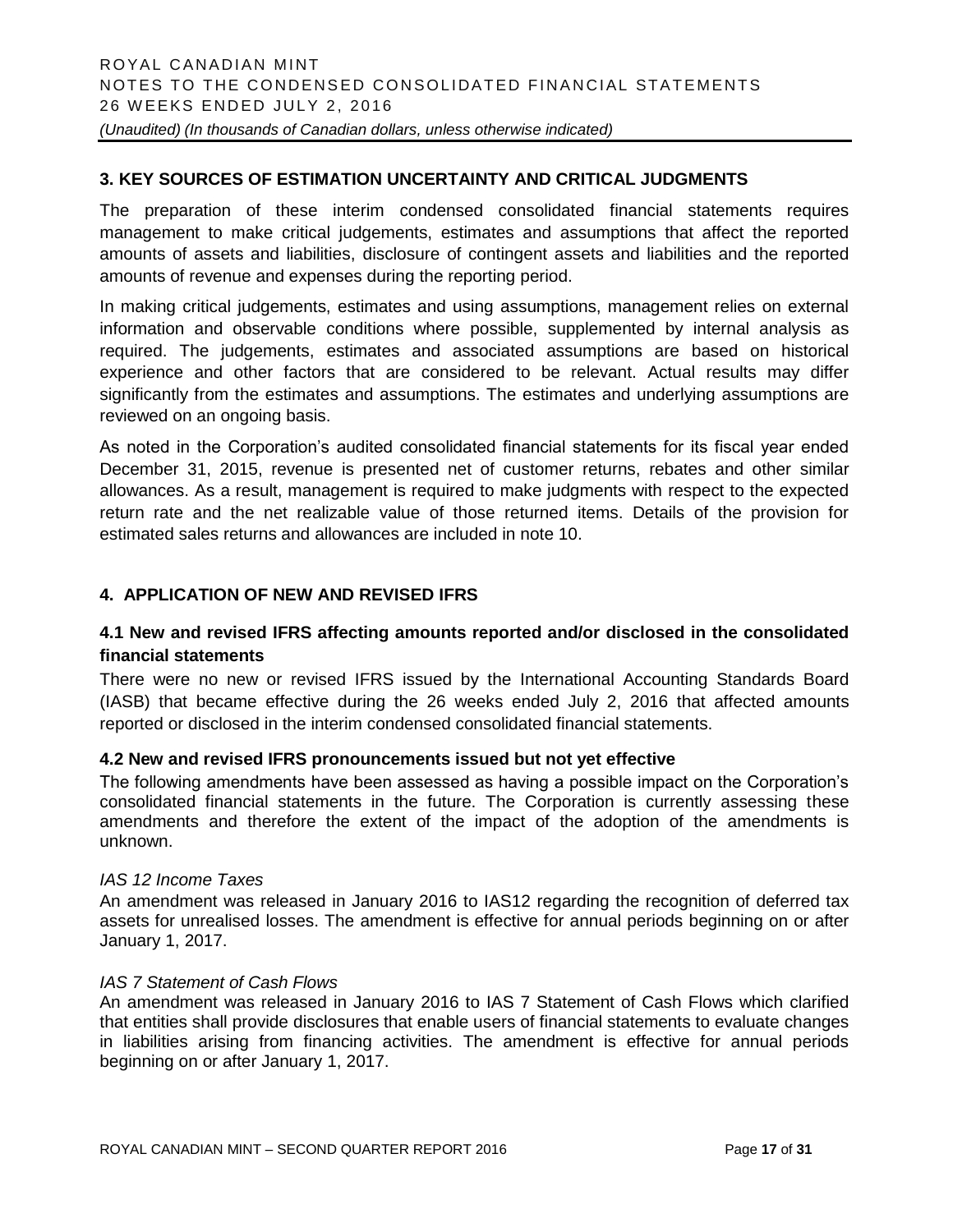#### *IFRS 9 Financial Instruments ("IFRS 9")*

In July 2014, the IASB issued the final version of IFRS 9, which incorporates the classification and measurement, impairment and hedge accounting phases of the project to replace the existing standards under IAS39 "Financial Instruments: Recognition and Measurement". The new IFRS 9 standard is effective for annual periods beginning on or after January 1, 2018 and is to be applied retroactively. Early adoption is permitted.

#### *IFRS 7 Financial Instruments: Disclosures ("IFRS 7")*

An amendment was released in December 2011 to IFRS 7 regarding requiring disclosures about the initial application of IFRS 9 which has an effective date of January 1, 2018. The amendments are to be applied retrospectively.

An additional amendment was released in November 2013 to IFRS 7 regarding additional hedge accounting disclosures resulting from the introduction of the hedge accounting section of IFRS 9 which has an effective date of January 1, 2018. The amendments are to be applied retrospectively.

#### *IFRS 15 Revenue from Contracts with Customers ("IFRS 15")*

IFRS 15 was issued in May 2014 and specifies how and when an IFRS reporter will recognise revenue as well as requiring such entities to provide users of financial statements with more informative, relevant disclosures. The standard supersedes IAS 18 "Revenue'', IAS 11 "Construction Contracts" and a number of revenue-related interpretations. Application of the standard is mandatory for all IFRS reporters and it applies to nearly all contracts with customers: the main exceptions are leases, financial instruments and insurance contracts. In July 2015, the IASB deferred the effective date of IFRS 15 to January 1, 2018. Early adoption is permitted.

#### *IFRS 16 Leases*

IFRS 16 Leases was issued on January 13, 2016 to replace IAS 17 Leases. The new standard requires that leases be brought onto companies' balance sheets, increasing the visibility of their assets and liabilities. IFRS 16 removes the classification of leases as either operating leases or finance leases (for the lessee-the lease customer), treating all leases as finance leases. Short-term leases (less than 12 months) and leases of low-value assets (such as personal computers) will have an optional exemption from the requirements. The new standard is effective January 1, 2019. Early adoption is permitted (as long as the recently issued revenue Standard, IFRS 15 Revenue from Contracts with Customers is also adopted).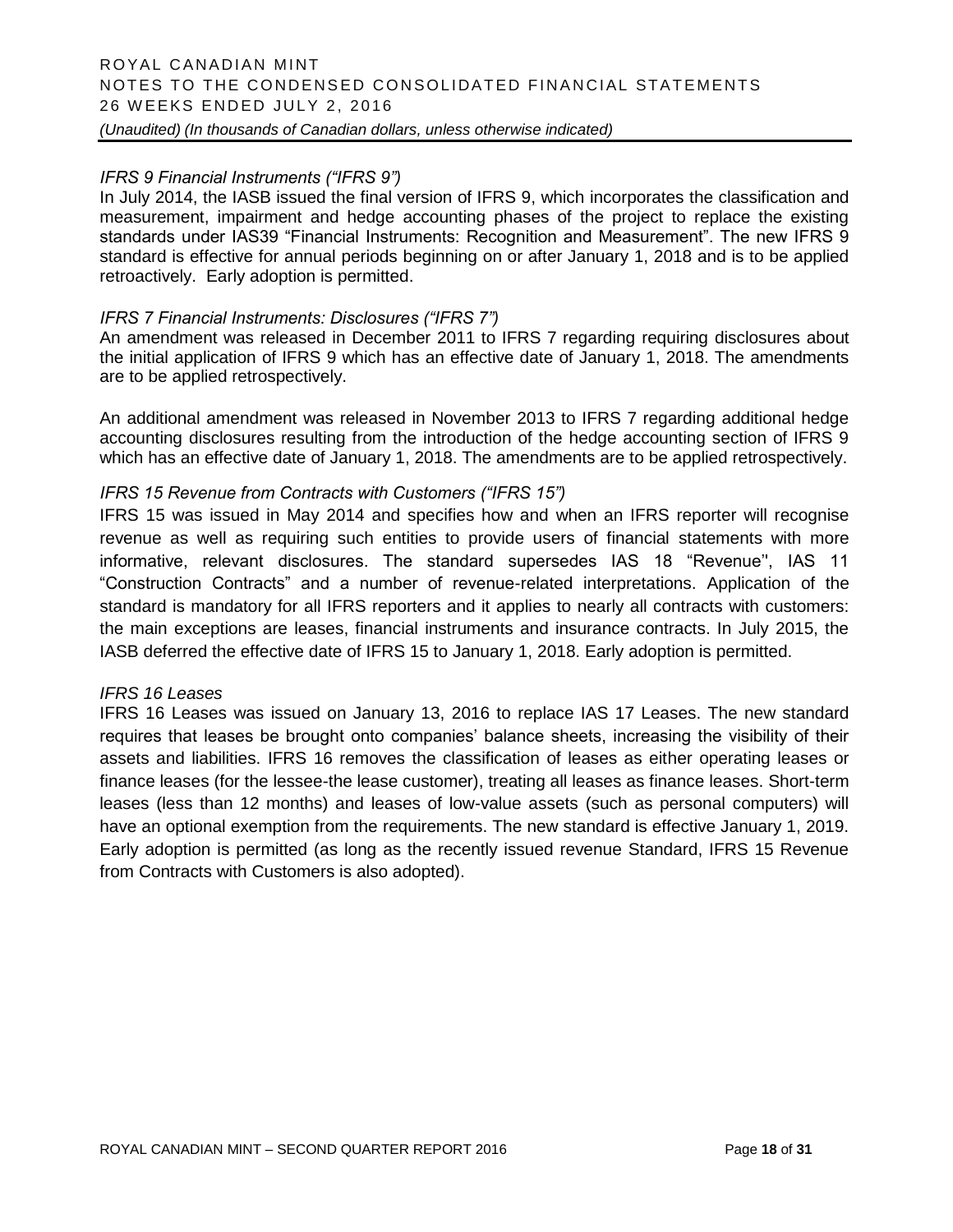#### **5. CASH**

|                  | As at               |                   |  |  |  |
|------------------|---------------------|-------------------|--|--|--|
|                  | <b>July 2, 2016</b> | December 31, 2015 |  |  |  |
| Canadian dollars | 79,221<br>\$        | 128,676<br>S      |  |  |  |
| US dollars       | 6,258               | 11,146            |  |  |  |
| Euros            | 468                 | 954               |  |  |  |
| Total cash       | 85,947              | 140,776           |  |  |  |

#### **6. ACCOUNTS RECEIVABLE**

|                                 | As at               |                   |  |  |  |
|---------------------------------|---------------------|-------------------|--|--|--|
|                                 | <b>July 2, 2016</b> | December 31, 2015 |  |  |  |
| Trade receivables and accruals  | 16,328<br>\$        | 20,632<br>\$      |  |  |  |
| Allowance for doubtful accounts | (81)                | (81)              |  |  |  |
| Net trade receivables           | 16.247              | 20,551            |  |  |  |
| Other receivables               | 1,722               | 2,395             |  |  |  |
| Total accounts receivable       | 17,969              | 22,946<br>S       |  |  |  |

The Corporation does not hold any collateral in respect of trade and other receivables.

#### **7. INVENTORIES**

|                            | As at               |                   |  |  |  |
|----------------------------|---------------------|-------------------|--|--|--|
|                            | <b>July 2, 2016</b> | December 31, 2015 |  |  |  |
| Raw materials and supplies | 23,216              | 10,976<br>\$.     |  |  |  |
| Work in process            | 23,812              | 20,287            |  |  |  |
| Finished goods             | 49,149              | 47,307            |  |  |  |
| Total inventories          | 96,177              | 78,570<br>\$.     |  |  |  |

The amount of inventories recognized as cost of sales for the 26 weeks ended July 2, 2016 was approximately \$1.5 billion (26 weeks ended June 27, 2015 - \$1.1 billion).

The cost of inventories recognized as cost of sales for the 26 weeks ended July 2, 2016 included \$2.9 million of write-downs of inventory to net realisable value (26 weeks ended June 27, 2015 - \$1.2 million).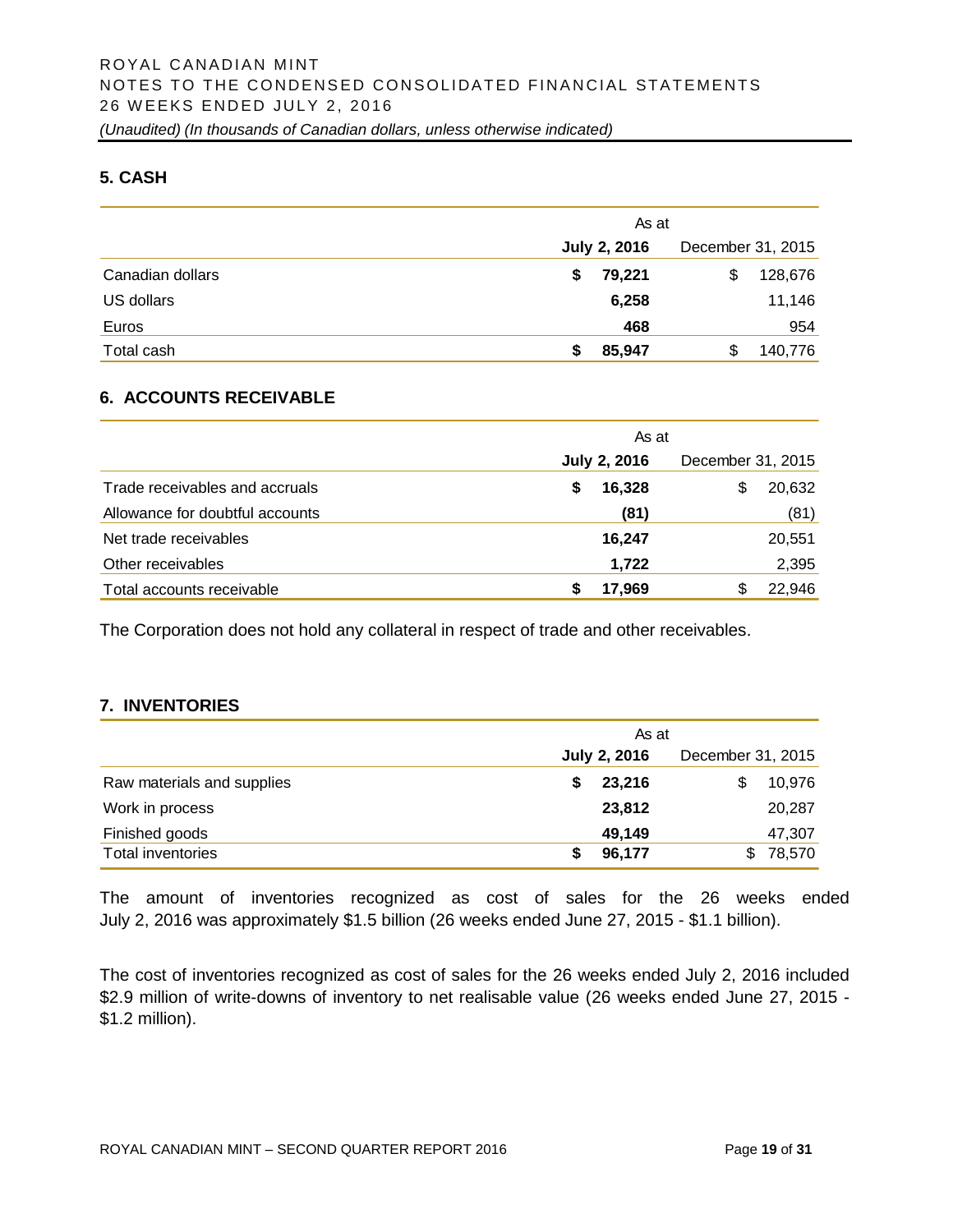#### **8. FINANCIAL INSTRUMENTS AND FINANCIAL RISK MANAGEMENT**

#### **8.1 Classification and fair value measurements of financial instruments**

#### **8.1.1 Classification and fair value techniques of financial instruments**

The Corporation holds financial instruments in the form of cash, accounts receivable, derivative assets, accounts payable and accrued liabilities, loans payable and derivative liabilities.

The Corporation has estimated the fair values of its financial instruments as follows:

- i) The carrying amounts of cash, accounts receivable and accounts payable and accrued liabilities approximate their fair values as a result of the relatively short-term nature of these financial instruments.
- ii) The fair values of loans payables are estimated based on a discounted cash flow approach using current market rates appropriate as at the respective date presented.
- iii) The fair values of the Corporation's foreign currency forward contracts and interest rate swaps are based on estimated credit-adjusted forward market prices. The Corporation takes counterparty risk and its own risk into consideration for the fair value of financial instruments.

The table below details the types of derivative financial instruments carried at fair value:

|                                  | As at |                     |    |                   |  |  |  |
|----------------------------------|-------|---------------------|----|-------------------|--|--|--|
|                                  |       | <b>July 2, 2016</b> |    | December 31, 2015 |  |  |  |
| Derivative financial assets      |       |                     |    |                   |  |  |  |
| Foreign currency forwards        | \$    | 2,700               | \$ | 756               |  |  |  |
|                                  | \$    | 2,700               | \$ | 756               |  |  |  |
| Derivative financial liabilities |       |                     |    |                   |  |  |  |
| Foreign currency forwards        | \$    | 4,475               | \$ | 14,826            |  |  |  |
| Interest rate swaps              |       | 754                 |    | 684               |  |  |  |
|                                  | \$    | 5,229               | S  | 15,510            |  |  |  |

#### **8.1.2 Fair value hierarchy**

Financial instruments, other than those that are not subsequently measured at fair value and for which fair value approximates carrying value, whether or not they are carried at fair value in the consolidated statement of financial position, must disclose their fair value and be classified using a fair value hierarchy that reflects the significance of the inputs used in making the measurements:

- Level 1: quoted prices (unadjusted) in active markets for identical assets or liabilities
- Level 2: inputs other than quoted prices included within Level 1 that are observable for the asset or liability, either directly (i.e., as prices) or indirectly (i.e., derived from prices)
- Level 3: inputs for the asset or liability that are not based on observable market data (unobservable inputs).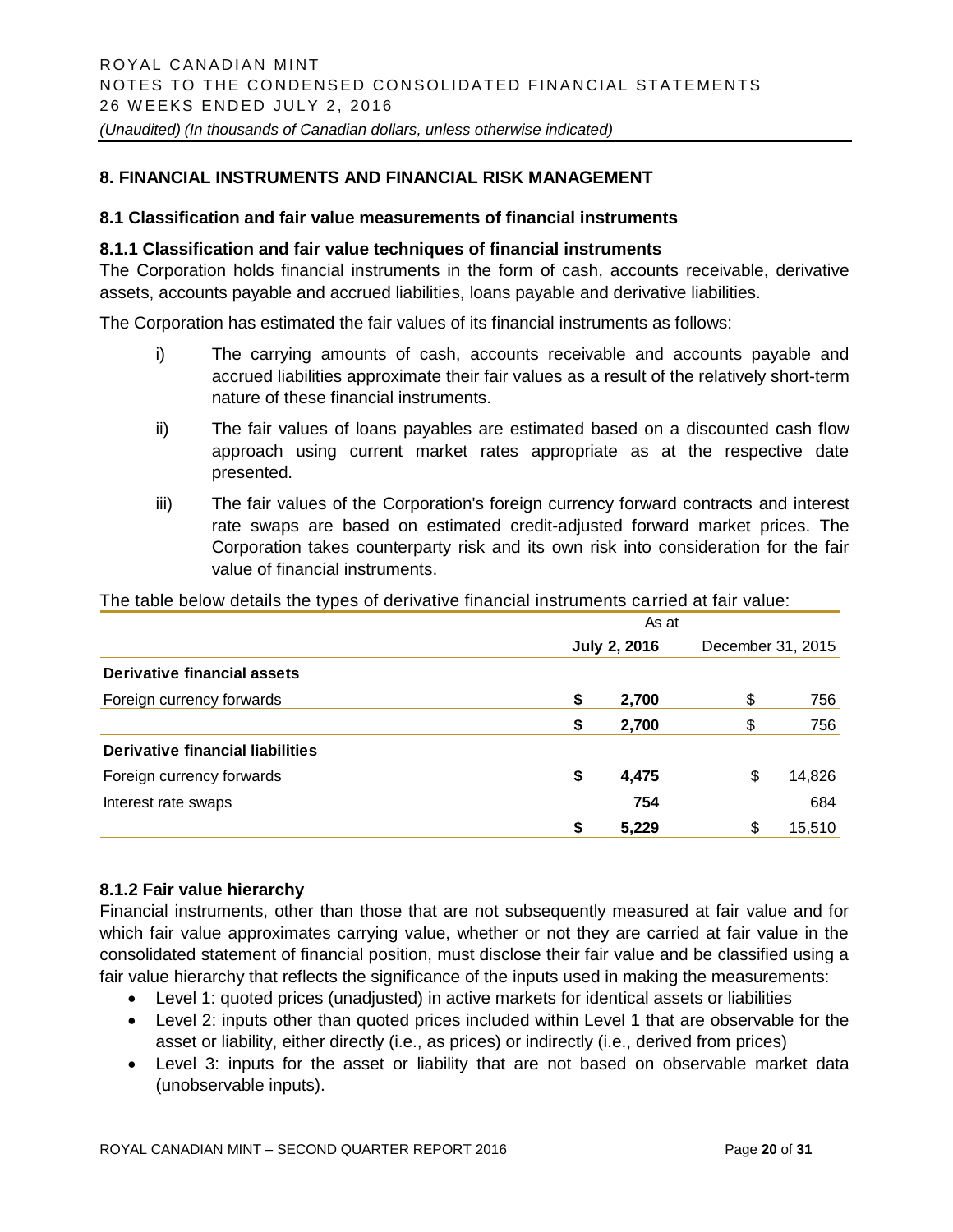The fair value measurement of cash is classified as Level 1 of the fair value hierarchy as at July 2, 2016 and December 31, 2015. The fair value measurements of all other financial instruments held by the Corporation are classified as Level 2 of the fair value hierarchy as at July 2, 2016 and December 31, 2015. There were no transfers of financial instruments between levels for the 26 weeks ended July 2, 2016.

#### **8.2 Financial risk management objectives and framework**

The Corporation is exposed to credit risk, liquidity risk and market risk from its use of financial instruments.

The Board of Directors has overall responsibility for the establishment and oversight of the Corporation's risk management framework. The Audit Committee assists the Board of Directors and is responsible for review, approval and monitoring the Corporation's risk management policies including the development of an Enterprise Risk Management program which involves establishing corporate risk tolerance, identifying and measuring the impact of various risks, and developing risk management action plans to mitigate risks that exceed corporate risk tolerance. The Audit Committee reports regularly to the Board of Directors on its activities.

#### **8.2.1 Credit risk management**

Credit risk is the risk of financial loss to the Corporation if a customer or counterparty to a financial instrument fails to meet its contractual obligations, and arises principally from the Corporation's receivables from customers, cash and derivative instruments. The Corporation has adopted a policy of only dealing with creditworthy counterparties as a means of mitigating the risk of financial loss from defaults. The Corporation's exposure and the credit ratings of its counterparties are continuously monitored.

The carrying amount of financial assets recorded in the interim condensed consolidated financial statements represents the maximum credit exposure.

#### **8.2.2 Liquidity risk**

Liquidity risk is the risk that the Corporation will not be able to meet its financial obligations as they fall due. The Corporation manages liquidity risk by continuously monitoring actual and forecasted cash flows to ensure, as far as possible, that it will always have sufficient liquidity to meet its liabilities when due, under both normal and stressed conditions, without incurring unacceptable losses or risking damage to the Corporation's reputation.

#### **8.2.3 Market risk**

Market risk is the risk that changes in market prices, such as foreign exchange rates, interest rates or commodity price changes will affect the Corporation's income or the fair value of its financial instruments.

The Corporation uses derivative instruments, such as foreign currency forward contracts, interest rate exchange agreements and commodity swap and forward contracts to manage the Corporation's exposure to fluctuations in cash flows resulting from foreign exchange risk, interest rate risk and commodity price risk. The Corporation buys and sells derivatives in the ordinary course of business and all such transactions are carried out within the guidelines set out in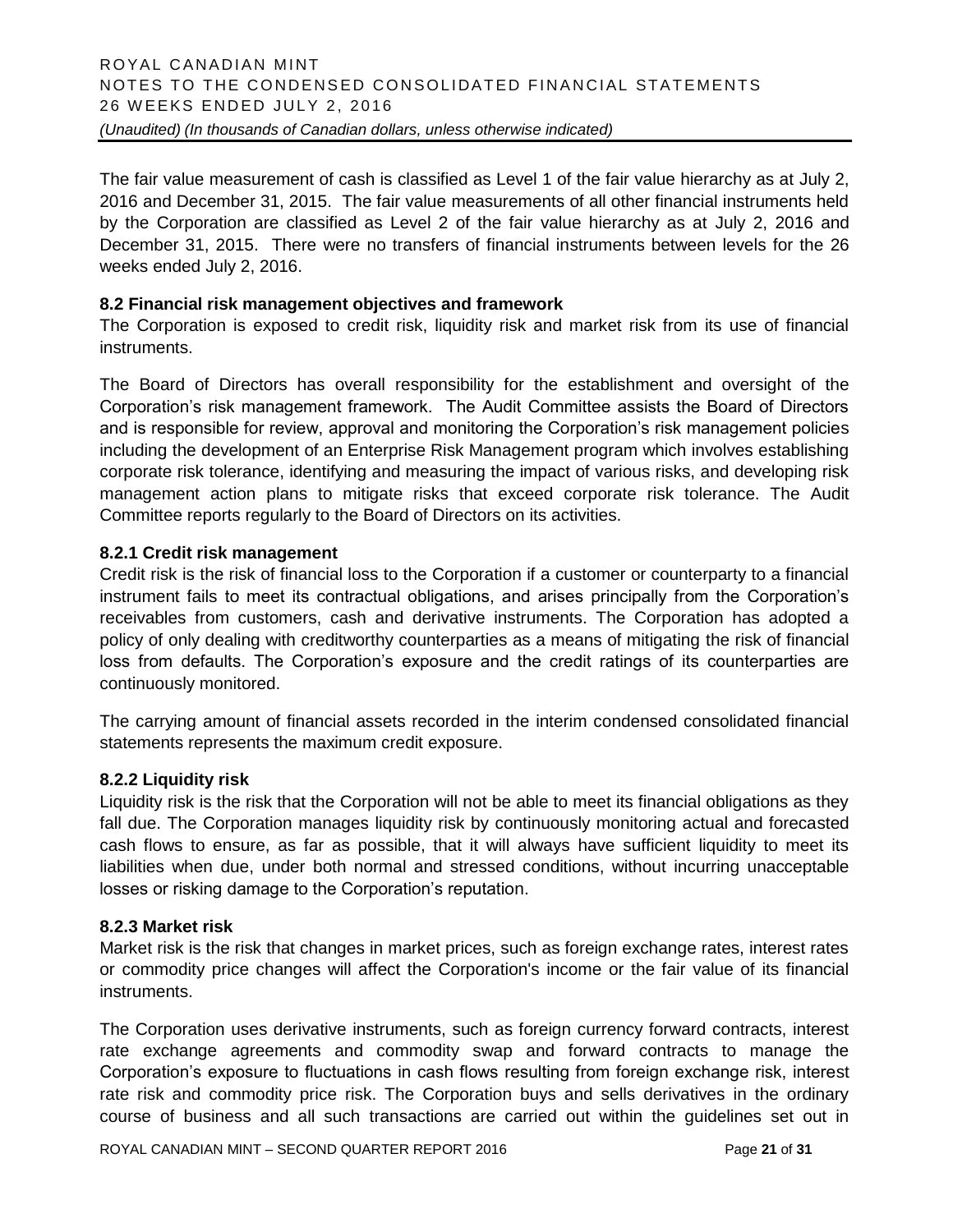established policies. The Corporation's policy is not to enter into derivative instruments for trading or speculative purposes.

#### **Foreign exchange risk**

The Corporation is exposed to foreign exchange risk on sales and purchase transactions that are denominated in foreign currencies primarily including US dollars and Euros. The Corporation manages its exposure to exchange rate fluctuations between the foreign currency and the Canadian dollar by entering into foreign currency forward contracts and by applying hedge accounting to certain qualifying contracts to minimize the volatility to profit or loss. The Corporation also uses such contracts in the process of managing its overall cash requirements.

The impact of foreign exchange risk fluctuation on the consolidated financial statements is not significant because the Corporation's un-hedged net foreign exchange exposure is not significant.

#### **Interest rate risk**

Financial assets and financial liabilities with variable interest rates expose the Corporation to cash flow interest rate risk. There is no interest rate risk related to cash as there are no short-term investments as at the dates presented. The Corporation's Bankers Acceptance interest rate swap loan instruments expose the Corporation to cash flow interest rate risk. The Corporation has fully hedged the exposure to fluctuations in interest rates related to these instruments by entering into corresponding interest rate swaps, where the Corporation pays a fixed interest rate in exchange for receiving a floating interest rate. The interest rate swaps are designated as hedging instruments under the cash flow hedge accounting model.

Financial assets and financial liabilities that bear interest at fixed rates are subject to fair value interest rate risk. The Corporation does not account for its fixed rate debt instruments as held for trading; therefore, a change in interest rates at the reporting date would not affect profit or loss with respect to these fixed rate instruments. The Corporation's interest rate swaps expose the Corporation to fair value interest rate risk.

#### **Commodity price risk**

The Corporation purchases precious metals for use in bullion and numismatic coins, as well as base metals and alloys in the production of domestic and foreign circulation coins. Exposure to volatility in metal prices is mitigated by matching the timing of purchase and sales, contractually transferring price risk to suppliers, hedging strategies and/or natural hedges inherent in business activities. The impact of commodity price risk fluctuation on the consolidated financial statements is not material.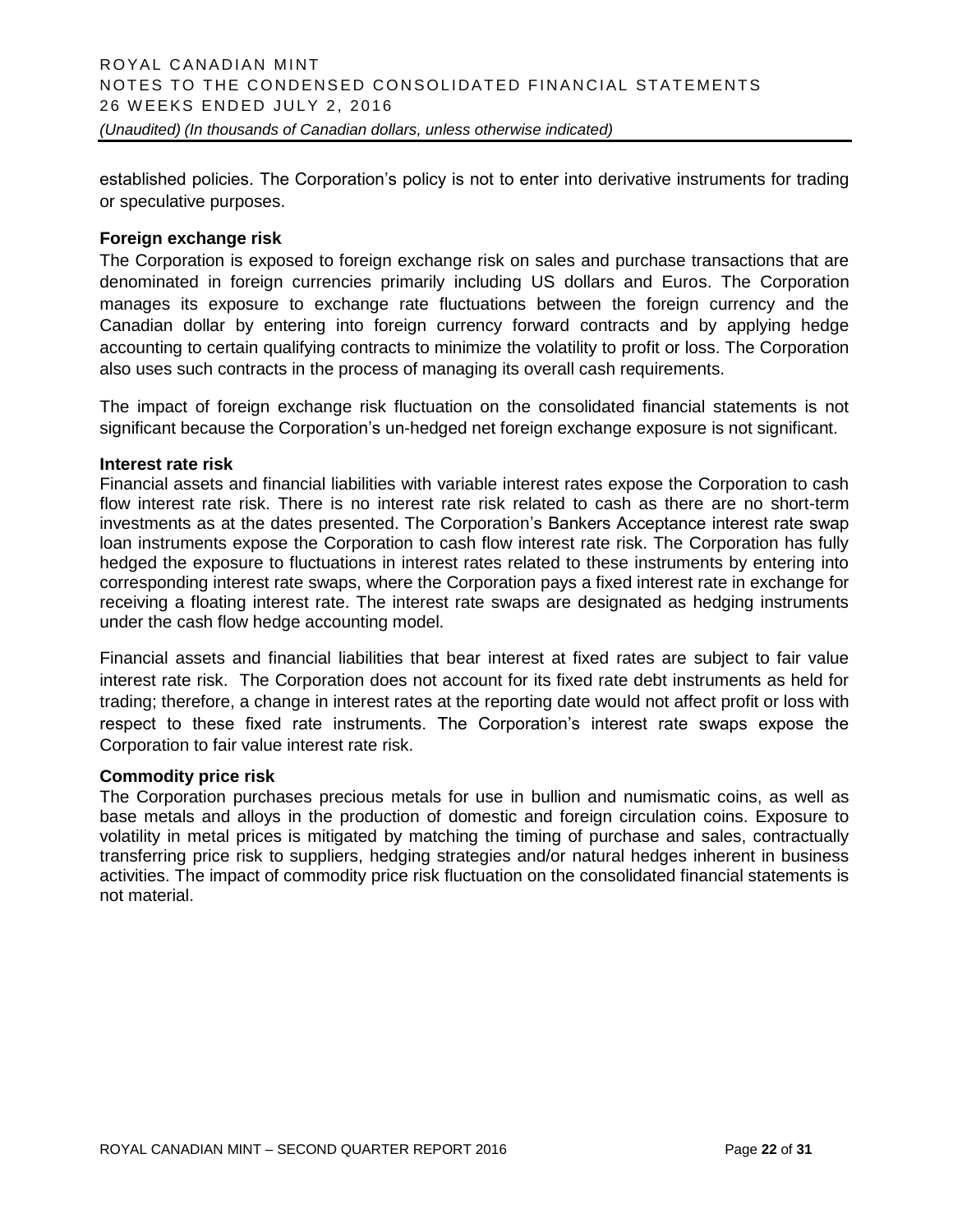#### **9. CAPITAL ASSETS**

#### **9.1 Property, plant and equipment**

The composition of the net book value of the Corporation's property, plant and equipment, is presented in the following tables:

|                               | As at               |                   |  |  |  |  |
|-------------------------------|---------------------|-------------------|--|--|--|--|
|                               | <b>July 2, 2016</b> | December 31, 2015 |  |  |  |  |
| Cost                          | 411,076<br>\$       | 407,413<br>\$     |  |  |  |  |
| Accumulated depreciation      | (242, 023)          | (234, 816)        |  |  |  |  |
| Net book value                | 169,053<br>\$       | 172,597<br>\$     |  |  |  |  |
|                               |                     |                   |  |  |  |  |
| Net book value by asset class |                     |                   |  |  |  |  |
| Land and land improvements    | \$<br>2,921         | \$<br>2,922       |  |  |  |  |
| Buildings and improvements    | 90,966              | 93,302            |  |  |  |  |
| Equipment                     | 71,997              | 73,215            |  |  |  |  |
| Capital projects in process   | 3,169               | 3,158             |  |  |  |  |
| Net book value                | 169,053<br>\$       | 172,597<br>\$     |  |  |  |  |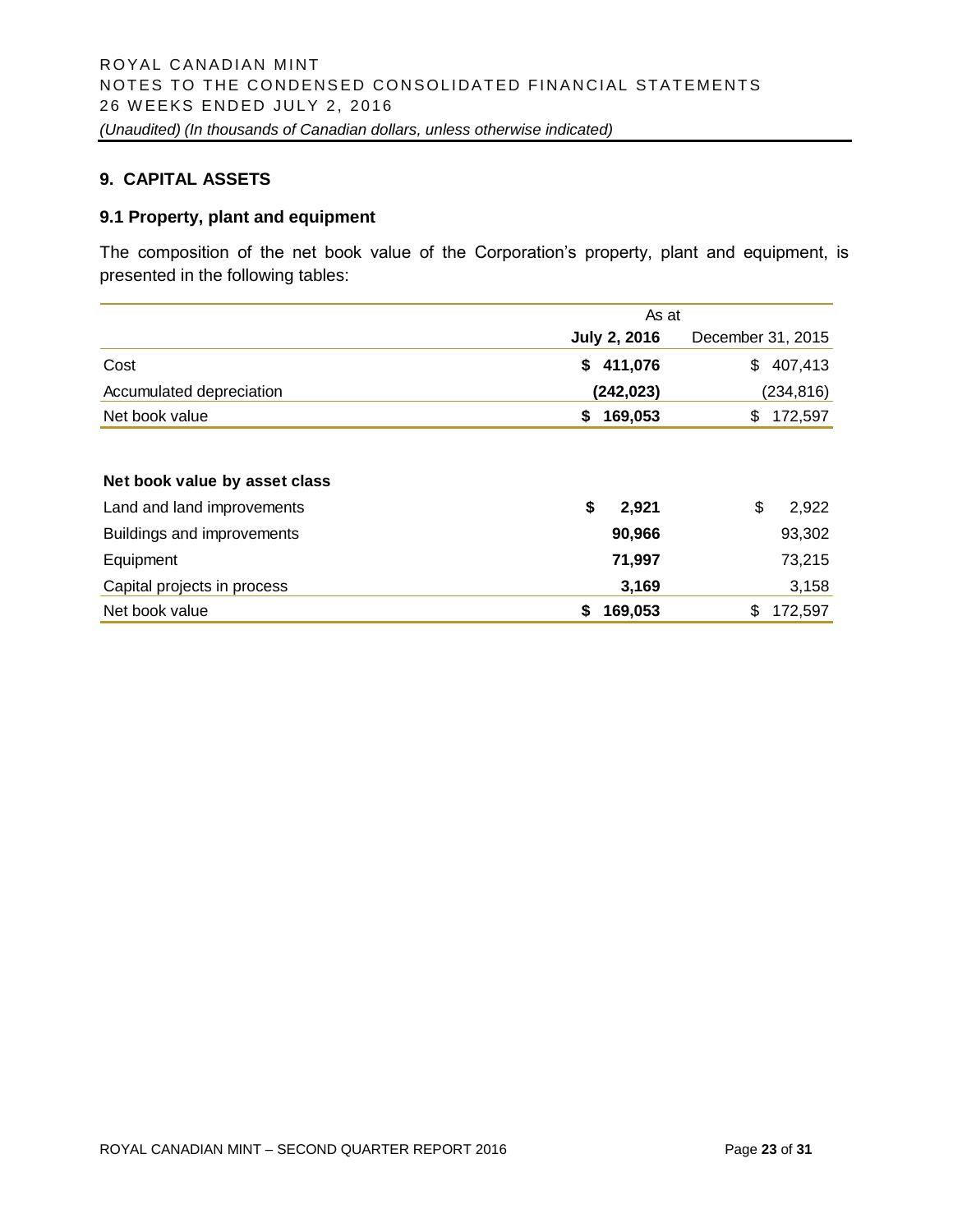Reconciliation of the opening and closing balances of property, plant and equipment for July 2, 2016:

|                                | Land and land | <b>Buildings and</b><br>improvements improvements Equipment |    |           | <b>Capital</b><br>projects in<br>process | <b>Total</b>  |
|--------------------------------|---------------|-------------------------------------------------------------|----|-----------|------------------------------------------|---------------|
| Cost                           |               |                                                             |    |           |                                          |               |
| Balance at December 31, 2014   | \$<br>4,094   | \$<br>150,240                                               | \$ | 244,968   | \$<br>9,733                              | \$<br>409,035 |
| Additions                      |               | 3,451                                                       |    | 7,899     | 2,890                                    | 14,240        |
| <b>Transfers</b>               |               | 2,003                                                       |    | 7,462     | (9, 465)                                 |               |
| Derecognition                  |               |                                                             |    | (11, 398) | $\overline{\phantom{a}}$                 | (11, 398)     |
| <b>Disposals</b>               |               |                                                             |    | (4, 464)  |                                          | (4, 464)      |
| Balance at December 31, 2015   | 4,094         | 155,694                                                     |    | 244,467   | 3,158                                    | 407,413       |
| Additions                      |               | 145                                                         |    | 1,472     | 2,146                                    | 3,763         |
| <b>Transfers</b>               |               | 149                                                         |    | 1,986     | (2, 135)                                 |               |
| <b>Disposals</b>               |               | (64)                                                        |    | (36)      |                                          | (100)         |
| Balance at Jul 2, 2016         | \$<br>4,094   | \$<br>155,924                                               | \$ | 247,889   | \$<br>3,169                              | \$<br>411,076 |
| Accumulated depreciation       |               |                                                             |    |           |                                          |               |
| Balance at December 31, 2014   | \$<br>955     | \$<br>17,480                                                | \$ | 148,950   | \$                                       | \$<br>167,385 |
| Depreciation                   | (8)           | 5,622                                                       |    | 11,519    |                                          | 17,133        |
| Derecognition                  |               |                                                             |    | (11, 398) |                                          | (11, 398)     |
| Disposals                      |               |                                                             |    | (3,213)   |                                          | (3,213)       |
| Impairment                     | 225           | 39,290                                                      |    | 25,394    |                                          | 64,909        |
| Balance at December 31, 2015   | 1,172         | 62,392                                                      |    | 171,252   |                                          | 234,816       |
| Depreciation                   | 1             | 2,600                                                       |    | 4,666     |                                          | 7,267         |
| <b>Disposals</b>               |               | (34)                                                        |    | (26)      |                                          | (60)          |
| Balance at Jul 2, 2016         | \$<br>1,173   | \$<br>64,958                                                | \$ | 175,892   | \$<br>$\blacksquare$                     | \$<br>242,023 |
| Net book value at July 2, 2016 | \$<br>2,921   | \$<br>90,966                                                | \$ | 71,997    | \$<br>3,169                              | \$169,053     |

Property, plant and equipment are carried at cost less accumulated depreciation and accumulated impairment losses.

No asset is pledged as security for borrowings as at July 2, 2016.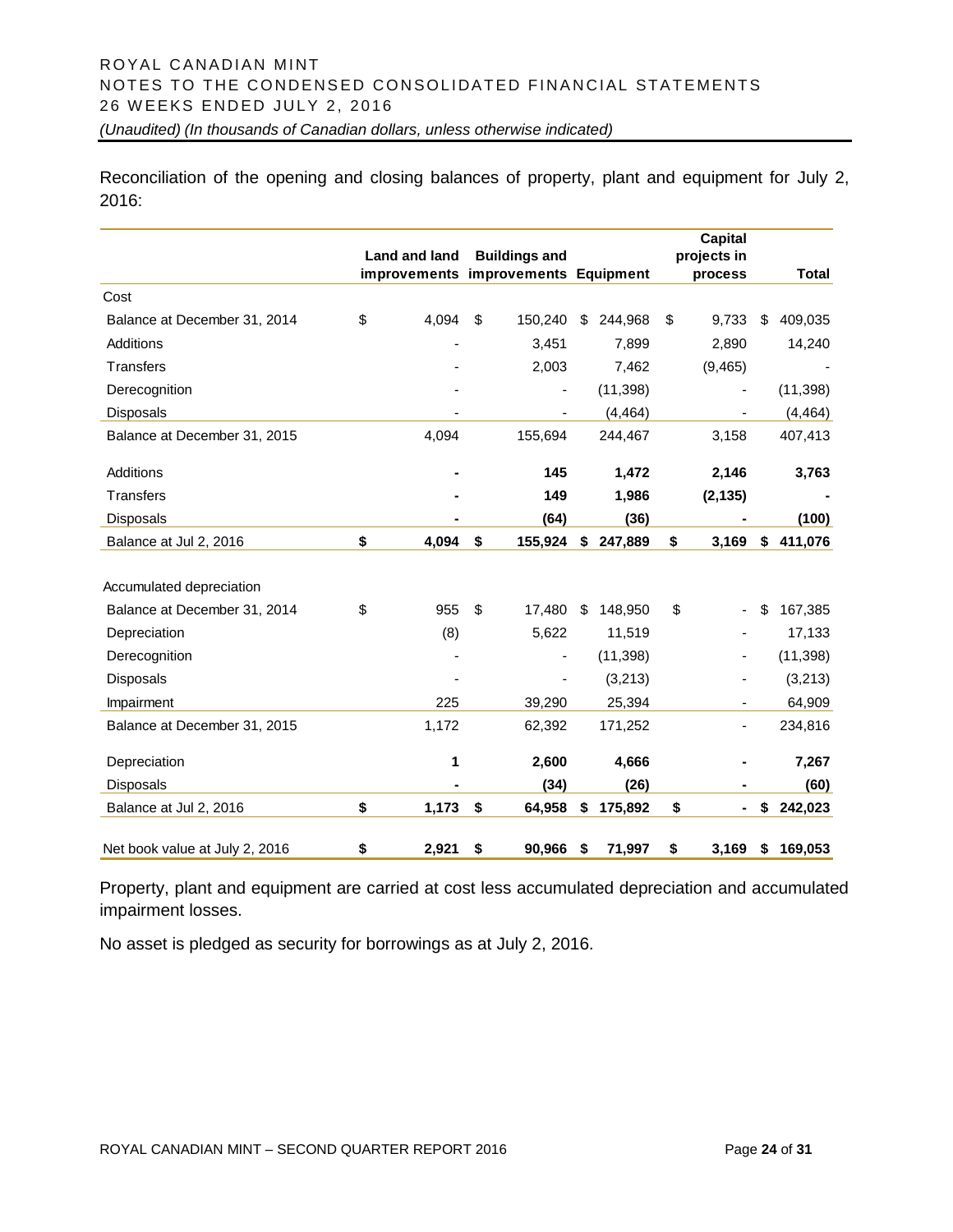#### **9.2 Intangible assets**

|                          | As at               |                   |  |  |  |  |  |  |
|--------------------------|---------------------|-------------------|--|--|--|--|--|--|
|                          | <b>July 2, 2016</b> | December 31, 2015 |  |  |  |  |  |  |
| Cost                     | \$30,449            | \$29,589          |  |  |  |  |  |  |
| Accumulated depreciation | (16, 750)           | (14, 378)         |  |  |  |  |  |  |
| Net book value           | \$13,699            | \$15,211          |  |  |  |  |  |  |

#### Reconciliation of the opening and closing balances of intangibles for July 2, 2016:

|                                 |                 | Value-in-   | <b>Capital</b><br>projects in |              |
|---------------------------------|-----------------|-------------|-------------------------------|--------------|
|                                 | <b>Software</b> | <b>Kind</b> | process                       | <b>Total</b> |
| Cost                            |                 |             |                               |              |
| Balance at December 31, 2014    | \$<br>40,546    |             | \$<br>1,019                   | \$<br>41,565 |
| Additions                       | 758             | 1,362       | 1,046                         | 3,166        |
| <b>Transfers</b>                | 584             |             | (584)                         |              |
| Derecognition                   | (13,780)        | (1, 362)    |                               | (15, 142)    |
| Balance at December 31, 2015    | 28,108          |             | 1,481                         | 29,589       |
| Additions                       | 569             |             | 291                           | 860          |
| Transfers                       | 1,286           |             | (1, 286)                      |              |
| Balance at July 2, 2016         | \$<br>29,963    | \$<br>۰     | \$<br>486                     | \$<br>30,449 |
| Accumulated amortization        |                 |             |                               |              |
| Balance at December 31, 2014    | \$<br>24,115    |             | \$                            | \$<br>24,115 |
| Amortization                    | 3,440           | 1,362       |                               | 4,802        |
| Derecognition                   | (13,780)        | (1, 362)    |                               | (15, 142)    |
| Impairment                      | 603             |             |                               | 603          |
| Balance at December 31, 2015    | 14,378          |             |                               | 14,378       |
| Amortization                    | 2,372           |             |                               | 2,372        |
| Balance at July 2, 2016         | \$<br>16,750    | \$<br>۰     | \$                            | \$<br>16,750 |
| Net book value at April 2, 2016 | \$<br>13,213    | \$          | \$<br>486                     | \$<br>13,699 |

The Corporation's intangible assets contain mainly purchased software for internal use or for providing services to customers.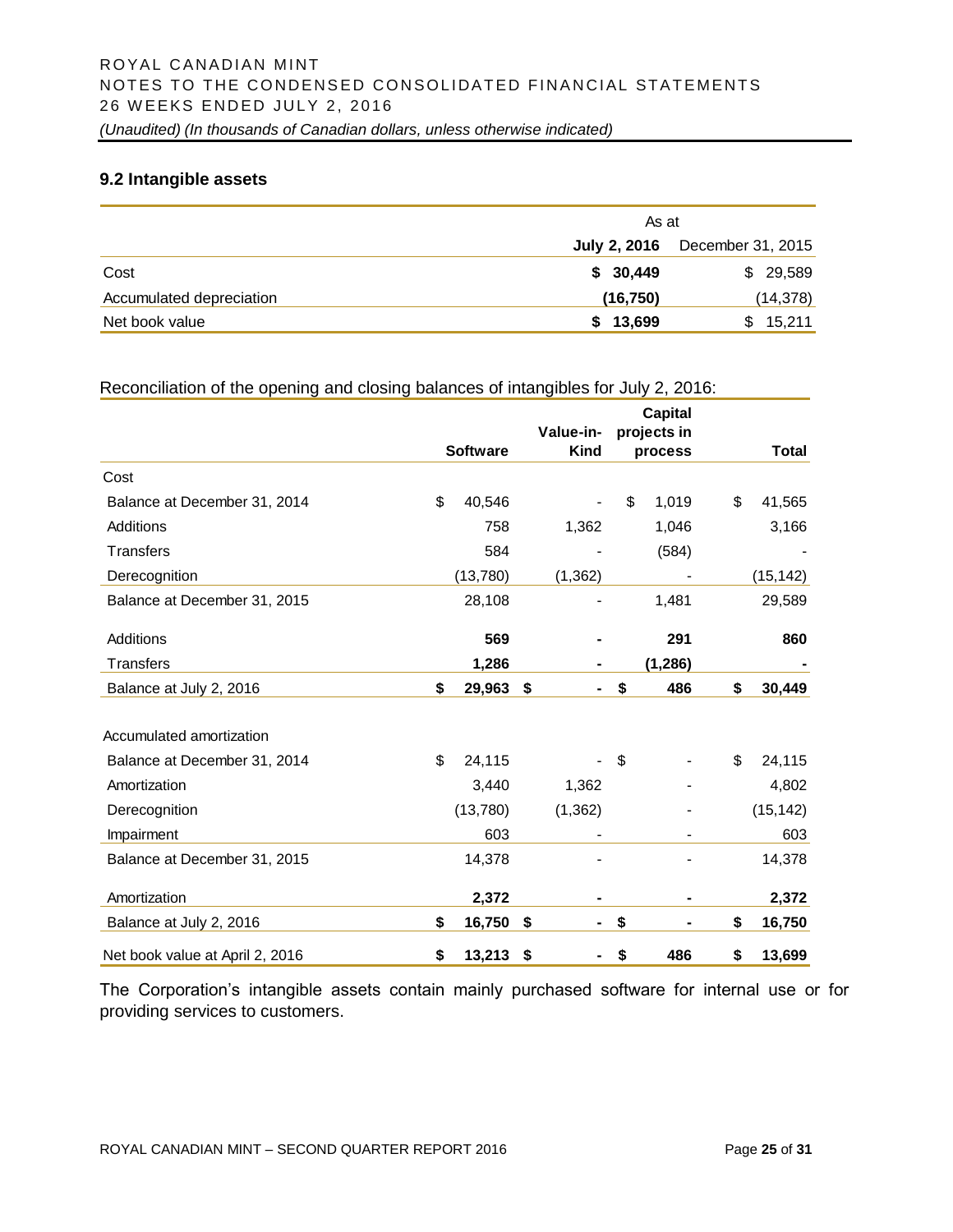#### **10. ACCOUNTS PAYABLE AND ACCRUED LIABILITIES**

|                                          | As at     |                                       |  |  |
|------------------------------------------|-----------|---------------------------------------|--|--|
|                                          |           | <b>July 2, 2016</b> December 31, 2015 |  |  |
| Accounts payable and accrued liabilities | \$ 58,433 | \$ 85,771                             |  |  |

Included in accrued liabilities at July 2, 2016 was a \$6.8 million (December 31, 2015 - \$2.0 million) provision for estimated sales returns and allowances. During the 26 weeks ended July 2, 2016 the provision was reduced by \$2.1 million for actual sales returns and increased by \$6.9 million for estimated future sales returns.

# **11. EMPLOYEE COMPENSATION AND BENEFITS**

#### **11.1 Pension benefits**

Substantially all of the employees of the Corporation are covered by the Public Service Pension plan (the "Plan"), a contributory defined benefit plan established through legislation and sponsored by the Government of Canada. Contributions are required by both the employees and the Corporation. The President of the Treasury Board of Canada sets the required employer contributions based on a multiple of the employees' required contribution. The Corporation made total contributions of \$6.3 million in the 26 weeks ended July 2, 2016 (26 weeks ended June 27, 2015 - \$6.4 million).

#### **11.2 Other post-employment benefits**

The Corporation provides severance benefits to its employees and also provides supplementary retirement benefits including post-retirement benefits and post retirement insurance benefits to certain employees. The benefits are accrued as the employees render the services necessary to earn them. These benefits plans are unfunded and thus have no assets, resulting in a plan deficit equal to the accrued benefit obligation.

#### **11.3 Other long-term employee benefits**

The Corporation's other long-term benefits include benefits for employees in receipt of long-term disability benefits, sick leave and special leave benefits and worker's compensation benefits. These benefits plans are unfunded and thus have no assets, resulting in a plan deficit equal to the accrued benefit obligation.

#### **12. REVENUE**

|                                        | 13 weeks ended |               | 26 weeks ended |                 |  |  |  |
|----------------------------------------|----------------|---------------|----------------|-----------------|--|--|--|
|                                        | July 2, 2016   | June 27, 2015 | July 2, 2016   | June 27, 2015   |  |  |  |
| Revenue from the sale of goods         | 758,896        | 568.631<br>S. | \$1,536,984    | 1,204,959<br>S. |  |  |  |
| Revenue from the rendering of services | 3.082          | 3.801         | 5.916          | 7,602           |  |  |  |
| <b>Total Revenue</b>                   | 761,978        | \$ 572.432    | 1,542,900      | 1,212,561<br>S  |  |  |  |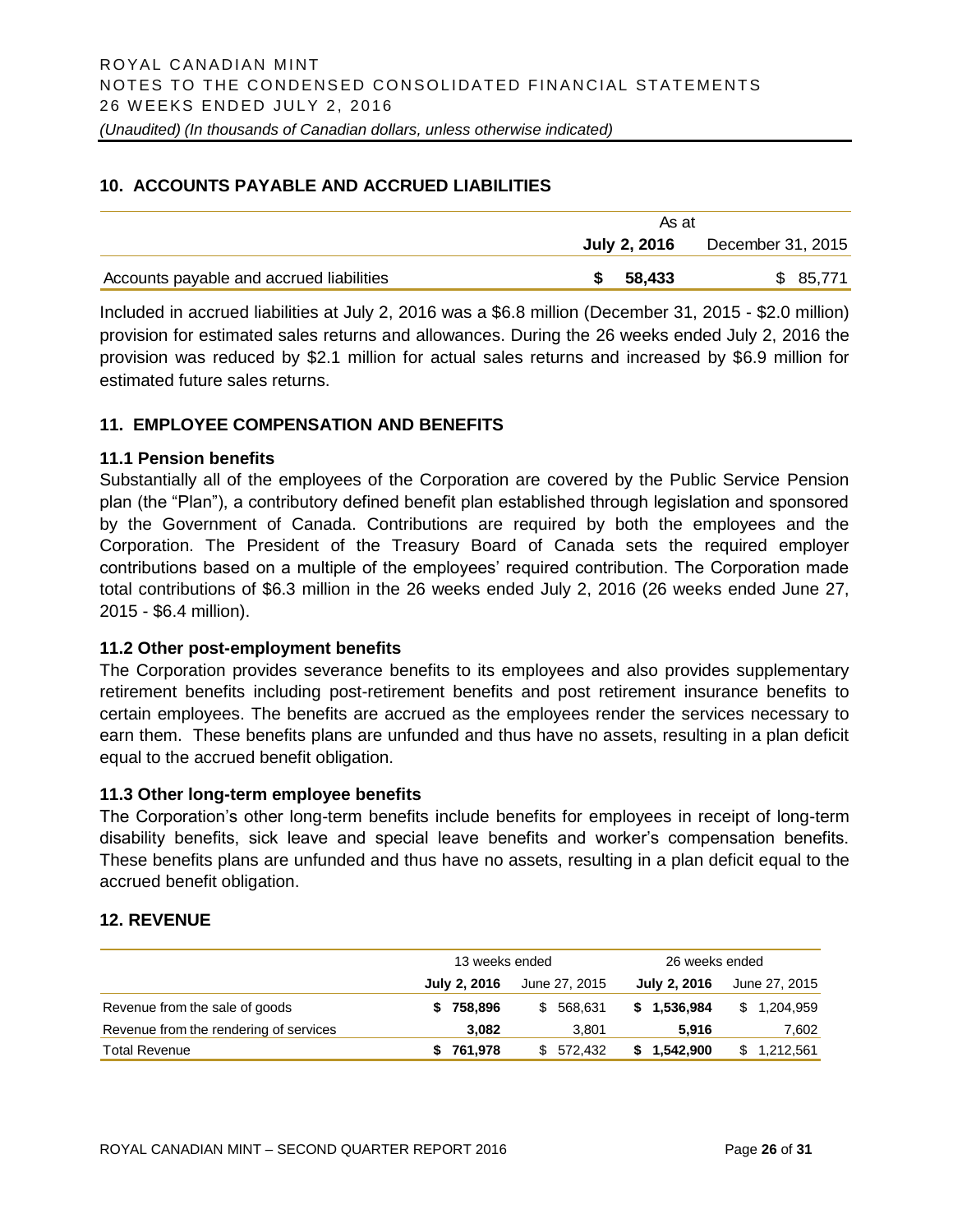#### **13. DEPRECIATION AND AMORTIZATION EXPENSE**

|                                               | 13 weeks ended |              |   |               | 26 weeks ended |                     |  |               |  |
|-----------------------------------------------|----------------|--------------|---|---------------|----------------|---------------------|--|---------------|--|
|                                               |                | July 2, 2016 |   | June 27, 2015 |                | <b>July 2, 2016</b> |  | June 27, 2015 |  |
| Depreciation of property, plant and equipment |                | 3.360        | S | 4.532         |                | 7.267               |  | 8.948         |  |
| Amortization of intangible assets             |                | 1.511        |   | 1.392         |                | 2.372               |  | 2,503         |  |
| Total depreciation and amortization expense   |                | 4.871        |   | 5.924         |                | 9.639               |  | 11.451        |  |

#### Depreciation and amortization expense were reclassified to operating expense as follows:

|                                             | 13 weeks ended |              |   |               | 26 weeks ended |              |   |               |  |
|---------------------------------------------|----------------|--------------|---|---------------|----------------|--------------|---|---------------|--|
|                                             |                | July 2, 2016 |   | June 27, 2015 |                | July 2, 2016 |   | June 27, 2015 |  |
| Cost of sales                               |                | 2.433        | S | 3.782         |                | 5.348        | S | 7.474         |  |
| Marketing and sales expenses                |                | 878          |   | 1.029         |                | 1.526        |   | 1,763         |  |
| Administration expenses                     |                | 1.560        |   | 1.113         |                | 2,765        |   | 2,214         |  |
| Total depreciation and amortization expense |                | 4,871        | S | 5.924         |                | 9.639        |   | 11.451        |  |

#### **14. EMPLOYEE COMPENSATION EXPENSES**

|                                                                                                          | 13 weeks ended |                     |    |               | 26 weeks ended |              |    |               |
|----------------------------------------------------------------------------------------------------------|----------------|---------------------|----|---------------|----------------|--------------|----|---------------|
|                                                                                                          |                | <b>July 2, 2016</b> |    | June 27, 2015 |                | July 2, 2016 |    | June 27, 2015 |
| Included in cost of sales:<br>Salaries and wages including short term employee<br>benefits               |                | 12.361              | \$ | 12.959        | \$             | 26,425       | \$ | 26,374        |
| Pension costs                                                                                            |                | 1,683               |    | 1.740         |                | 2,960        |    | 2,964         |
| Long term employee benefits and Post-employment<br>benefits other than pensions                          |                | 400                 |    | 444           |                | 552          |    | 982           |
| Included in marketing and sale expenses:<br>Salaries and wages including short term employee<br>benefits |                | 4,637               |    | 4,404         |                | 9,773        |    | 9,150         |
| Pension costs                                                                                            |                | 609                 |    | 724           |                | 988          |    | 1,096         |
| Long term employee benefits and Post-employment<br>benefits other than pensions                          |                | 107                 |    | 101           |                | 166          |    | 227           |
| Included in cost of administration:<br>Salaries and wages including short term employee<br>benefits      |                | 7,033               |    | 6,983         |                | 15,224       |    | 14,877        |
| Pension costs<br>Long term employee benefits and Post-employment                                         |                | 1,569               |    | 1,669         |                | 2,344        |    | 2,374         |
| benefits other than pensions                                                                             |                | 369                 |    | 226           |                | 767          |    | 544           |
| <b>Termination benefits</b>                                                                              |                | 433                 |    | 1,221         |                | 382          |    | 1,758         |
| Total employee compensation and benefits expense                                                         | \$             | 29,201              | \$ | 30,471        | \$             | 59,581       | \$ | 60,346        |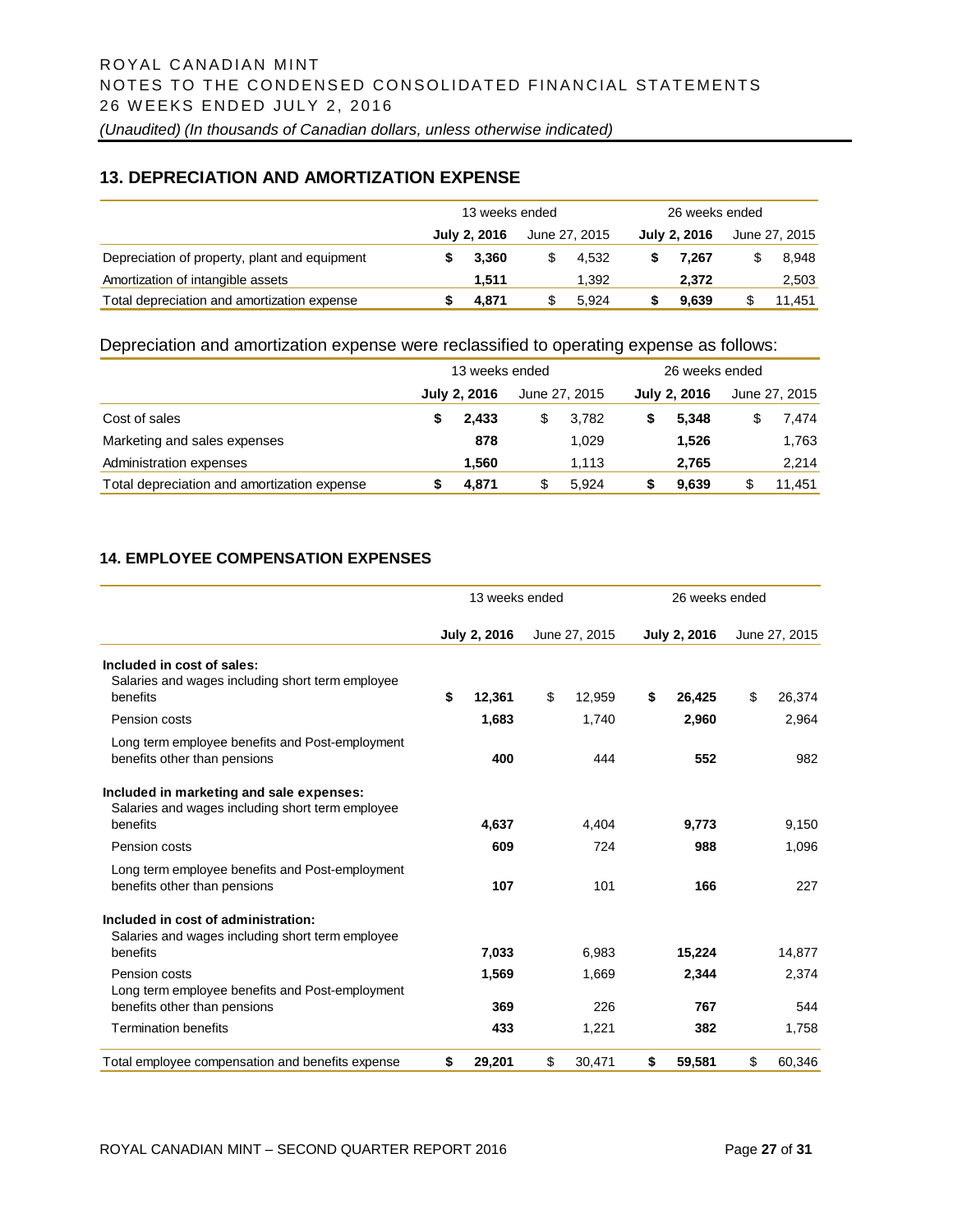# **15. SCIENTIFIC RESEARCH AND EXPERIMENTAL DEVELOPMENT EXPENSES, NET**

|                                                           | 13 weeks ended |                     |               |       | 26 weeks ended |              |   |               |
|-----------------------------------------------------------|----------------|---------------------|---------------|-------|----------------|--------------|---|---------------|
|                                                           |                | <b>July 2, 2016</b> | June 27, 2015 |       |                | July 2, 2016 |   | June 27, 2015 |
| Research and development expenses                         |                | 1.023               | S             | 1.549 |                | 2.428        | S | 3.135         |
| Scientific research and development investment tax credit |                | (200)               |               | (552) |                | (400)        |   | (752)         |
| Research and development expenses, net                    |                | 823                 |               | 997   |                | 2.028        |   | 2,383         |

The net expenses of research and development are included in the administration expenses in the consolidated statement of comprehensive income.

# **16. RELATED PARTY TRANSACTIONS**

The Corporation is related in terms of common ownership to all Government of Canada owned entities. The Corporation enters into transactions with these entities in the normal course of business, under the same terms and conditions that apply to unrelated parties. In accordance with disclosure exemption regarding "government related entities", the Corporation is exempt from certain disclosure requirements of IAS 24 relating to its transactions and outstanding balances with:

- A government that has control, joint control or significant influence over the reporting entity; and
- Another entity that is a related party because the same government has control, joint control or significant influence over both the reporting entity and the other entity.

Transactions with related parties that are considered to be individually or collectively significant include transactions with the Government of Canada, and departments thereof and all federal Crown Corporations.

The majority of transactions with the Government of Canada were with the Department of Finance ("DOF") related to the production, management and delivery of Canadian circulation coins which are negotiated and measured at fair value under a three year Memorandum of Understanding, where pricing is agreed to annually in the normal course of operations.

The transactions with Department of Finance are as follows:

|                     | 13 weeks ended |                     |                                          |               | 26 weeks ended |                                   |    |        |
|---------------------|----------------|---------------------|------------------------------------------|---------------|----------------|-----------------------------------|----|--------|
|                     |                | <b>July 2, 2016</b> |                                          | June 27, 2015 |                | <b>July 2, 2016</b> June 27, 2015 |    |        |
| Revenue from DOF    | S              | 25,625              | \$                                       | 26,309        | S              | 46,133                            | \$ | 47,431 |
|                     | As at          |                     |                                          |               |                |                                   |    |        |
|                     |                |                     | <b>July 2, 2016</b><br>December 31, 2015 |               |                |                                   |    |        |
| Receivable from DOF |                |                     |                                          | 773           |                |                                   | S  | 8,110  |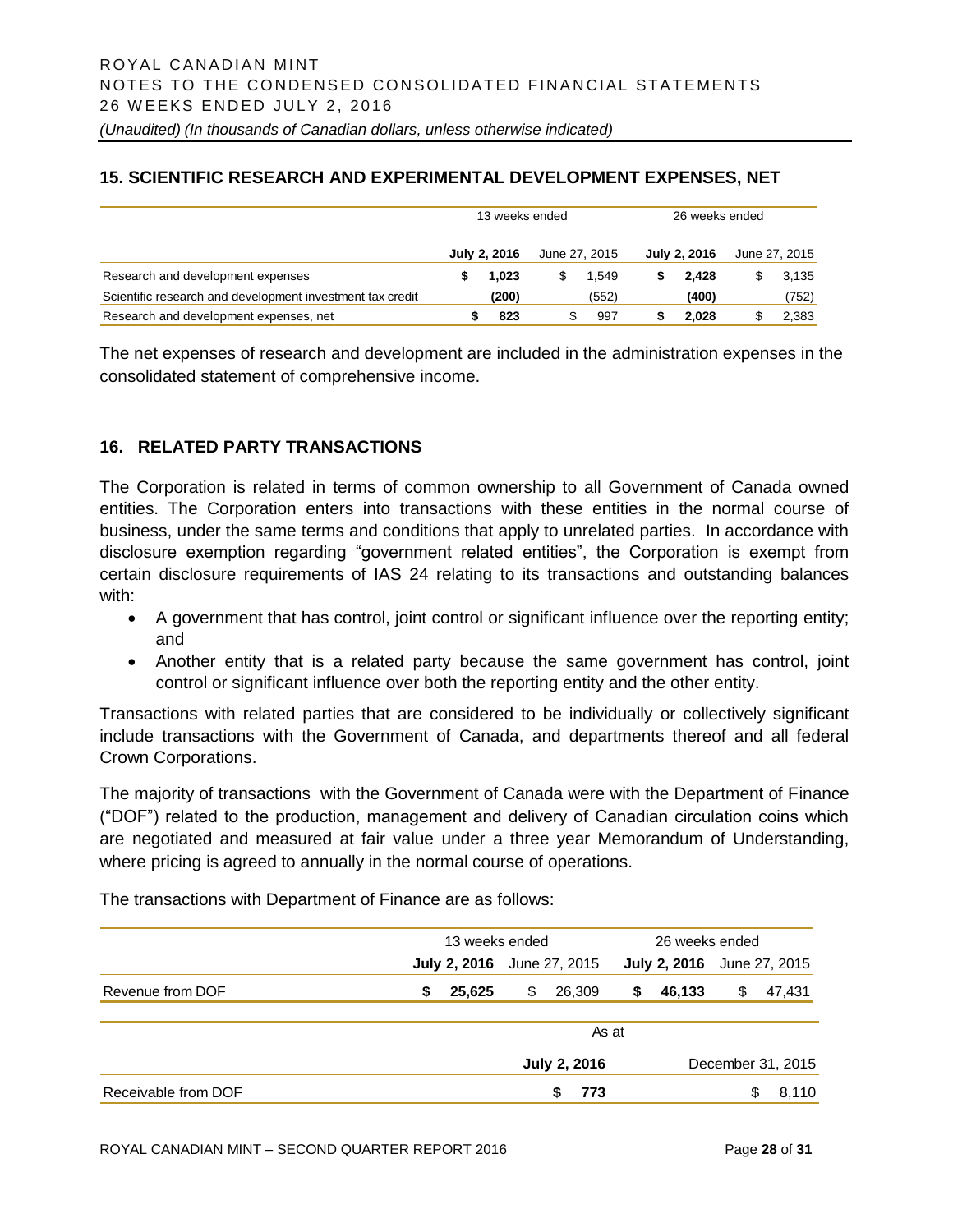The majority of transactions with Crown corporations were for the sales of numismatic product.

Due to the retrospective application of IAS 16 at the date of transition to IFRS on January 1, 2010, depreciation expenses that have been charged under Canadian GAAP to the Department of Finance at a rate in excess of actual depreciation expenses incurred under IAS 16 have been adjusted by the amount of \$8.2 million at that time. This amount was included in accounts payable and accrued liabilities on the consolidated statement of financial position since it was payable on demand by DOF. Starting in 2011, the Corporation began reducing its billing to the DOF by \$0.5 million annually and the remainder of \$5.7 million as at July 2, 2016 (December 31, 2015 - \$5.7 million) will be deducted in future billings over the next 11 years.

# **17. COMMITMENTS, CONTINGENCIES AND GUARANTEES**

#### **17.1 Precious metal leases**

In order to facilitate the production of precious metal coins and manage the risks associated with changes in metal prices, the Corporation may enter into firm fixed price purchase commitments, as well as precious metals leases. As at July 2, 2016, the Corporation had \$21.7 million outstanding precious metal purchase commitments (December 31, 2015 – \$47.0 million).

At the end of the period, the Corporation had entered into precious metal leases as follows:

|           | As at               |                   |
|-----------|---------------------|-------------------|
| Ounces    | <b>July 2, 2016</b> | December 31, 2015 |
| Gold      | 261,614             | 321,747           |
| Silver    | 13,361,238          | 6,746,665         |
| Palladium | 6,944               | 8,594             |
| Platinum  | 25,387              | 13,042            |

The fees for these leases are based on market value. The precious metal lease payment expensed for the 26 weeks ended July 2, 2016 was \$3.6 million (26 weeks ended June 27, 2015 - \$1.9 million). The value of the metals under these leases has not been reflected in the Corporation's consolidated financial statements since the Corporation intends to settle these commitments through receipt or delivery of the underlying metal.

#### **17.2 Base metal commitments**

In order to facilitate the production of circulation and non-circulation coins (for Canada and other countries) and manage the risks associated with changes in metal prices, the Corporation may enter into firm fixed price purchase commitments. As at July 2, 2016, the Corporation had \$18.7 million (December 31, 2015 - \$22.5 million) in purchase commitments outstanding.

#### **17.3 Trade finance bonds and bank guarantees**

The Corporation has various outstanding bank guarantees and trade finance bonds associated with the production of foreign circulation coin contracts. These were issued in the normal course of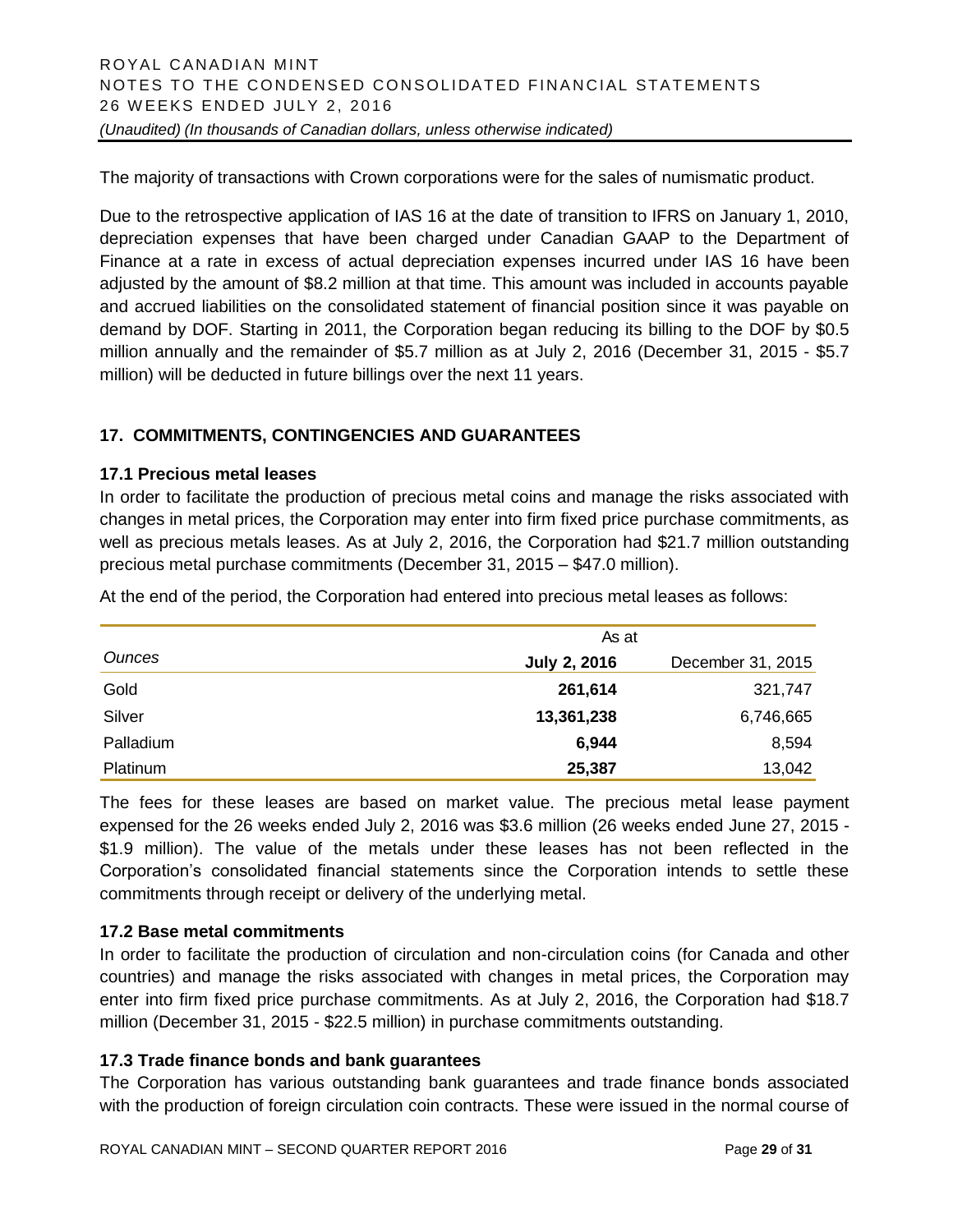business. The guarantees and bonds are delivered under standby facilities available to the Corporation through various financial institutions. Performance guarantees generally have a term up to one year depending on the applicable contract, while warranty guarantees can last up to five years. Bid bonds generally have a term of less than three months, depending on the length of the bid period for the applicable contract. The various contracts to which these guarantees or bid bonds apply generally have terms ranging from one to two years. Any potential payments which might become due under these commitments would relate to the Corporation's non-performance under the applicable contract. The Corporation does not anticipate any material payments will be required in the future. As of July 2, 2016, under the guarantees and bid bonds, the maximum potential amount of future payments was \$7.5 million (December 31, 2015 - \$14.4 million).

#### **17.4 Other commitments and guarantees**

The Corporation may borrow money from the Consolidated Revenue Fund or any other source, subject to the approval of the Minister of Finance with respect to the time and terms and conditions. Since March 1999, following the enactment of changes to the *Royal Canadian Mint Act*, the aggregate of the amounts loaned to the Corporation and outstanding at any time shall not exceed \$75 million. As of July 2, 2016 the approved short-term borrowings for working capital within this limit were not to exceed CAD\$25 million or its US Dollar equivalent.

To support such short-term borrowings as may be required from time to time, the Corporation has various commercial borrowing lines of credit, made available to it by Canadian financial institutions. These lines are unsecured and provide for borrowings up to 364 days in term based on negotiated rates. No amounts were borrowed under these lines of credit as at July 2, 2016 or June 27, 2015.

The Corporation has committed as at July 2, 2016 to spend approximately \$4.7 million (December 31, 2015- \$4.3 million) on capital projects.

|                               |        |       |       |       |       | 2021 and  |        |
|-------------------------------|--------|-------|-------|-------|-------|-----------|--------|
|                               | 2016   | 2017  | 2018  | 2019  | 2020  | Therafter | Total  |
| <b>Operating Leases</b>       | 4.137  | 4.396 | 4.337 | 2.230 | .998  | 7.592     | 24,690 |
| Other Commitments (no leases) | 30.695 | 1.382 | 1.067 | 771   | 33    | 606       | 34.554 |
| Total                         | 34.832 | 5.778 | 5.404 | 3,001 | 2,031 | 8.198     | 59.244 |

Total estimated minimum remaining future commitments are as follows:

There are various legal claims against the Corporation. Claims that are uncertain in terms of the outcome or potential outflow or that are not measurable are considered to be a contingency and are not recorded in the Corporation's consolidated financial statements. A provision of \$0.6 million for a potential legal obligation was included in accounts payable and accrued liabilities as at July 2, 2016 (December 31, 2015 - \$0.7 million). The amount and timing of the settlement of the provision is uncertain.